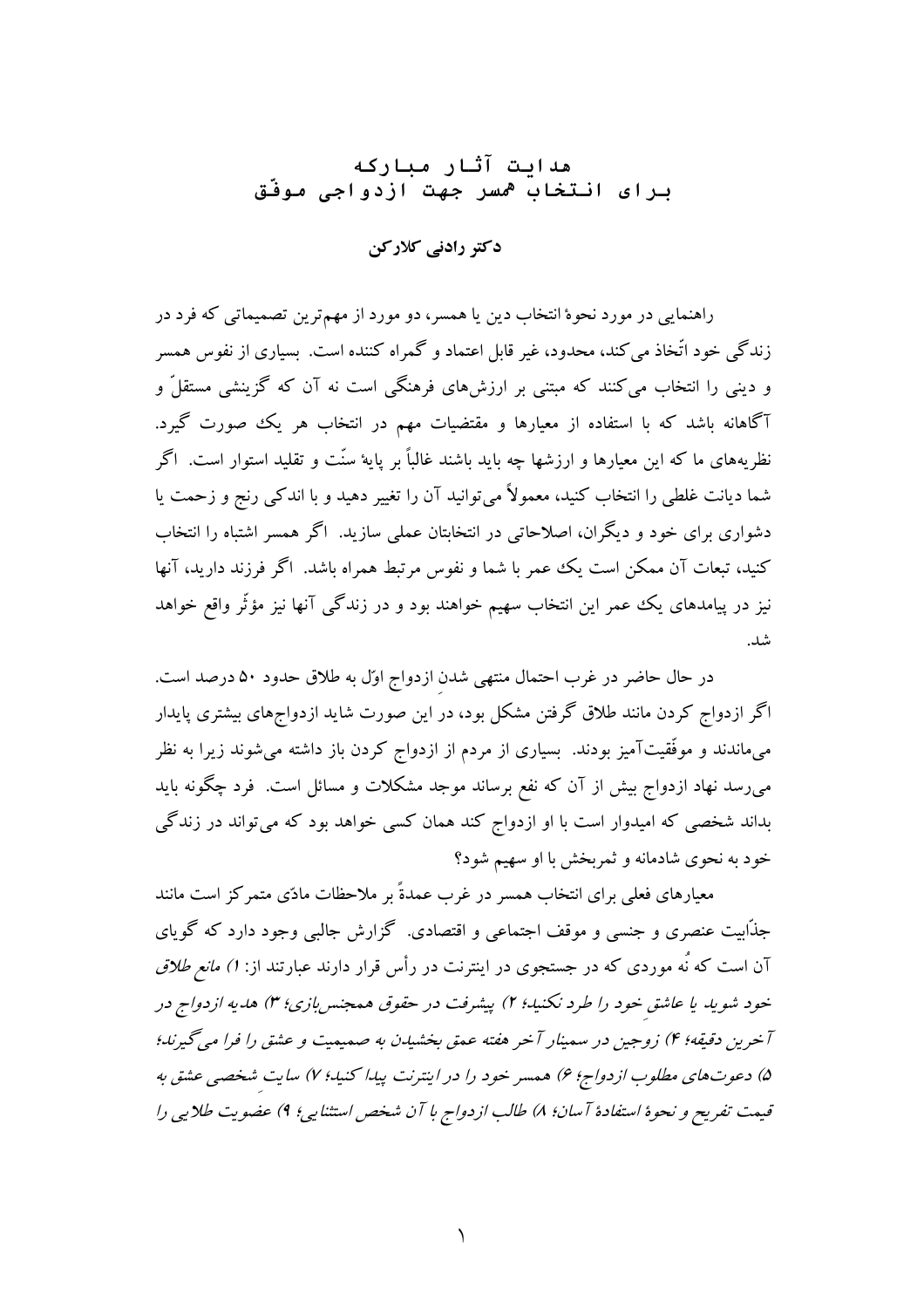انتخاب كنيد (۹۹/۹۵ دلار آمريكا) و به بيش از سه هزار شماره تلفن مستقيم و نشانبي پست الکترونیکی زنان روسی مایل به ازدواج را که عکسشان و آخرین اطّلاعاتشان موجود است، *دسترسی پیدا کنید.* جستجویی در کتابهای ازدواج در سایت آمازون اینگونه جواب میدهد که دو مورد از محبوبترین و پرطرفدارترین نتایج عبارتند از: "اما سوترای بالینی: ۲۳ وضعیت برای لذَّت و شور و هیجان جنسی ٌ و گوضعیت روز: رابطه جنسی در هر روز و به هر صورت. ٌ از ده کتاب اوّلی که در میان ۸۳۶۸۸ قلم برای ازدواج یافت میشود، نیمی در مورد روابط جنسی است. ٰ

جالبتر (و از نظر من مصیبتبارتر) است که ببینیم چگونه رسانههای گروهی با موضوع ازدواج و همسریابی برخورد میکنند. اکثراً بر خصوصیات جنسی و عنصری شخص تأکید دارند و به نظر می٫سد نگرش و تفکّری غیر واقع٬بینانه و زیانبار را در مورد انتخاب همسر مورد تشویق قرار میدهند. تصاویر ذهنی و تفکّرات ما در مورد ازدواج و روابط عاشقانه موجب ناامیدی، آسیبها و بیعدالتبیها شده است. صنعت ازدواج یکشبه مانند قارچ رشد کرده و نتیجه آن چنین بوده که افراد بیشتری وقت و منابع بیشتری را صرف جُفت گیری می کنند تا عقد و ازدواج رسمی.

برای مقابله با تأثیرات فراگیری که امروزه بر افکار و ارزشهای ما اثر می گذارد و برای عرضهٔ آنچه که معتقدم هدایت سالم و بی خطر در مورد انتخاب همسر برای ازدواجی موفّق است ذیلاً برخی از هدایاتی را که در این خصوص در آثار بهائی مشاهده می شود، نقل می کنم. از مطالعات علمی نیز که به طور تجربی عواملی را مطرح می کنند که به نظر می رسد در ازدواجهای طولاني تر و موفَّق تر مؤثَّر و با آنها مرتبط باشند، نيز موجود است.

#### نزول حكم ازدواج

حضرت عبدالبهاء مي فرمايند، "و امّا مسألة ازدواج. بدان که امر ازدواج ابدي است. تغيير و تحوّل ابداً در آن راه نیابد. این خلقت الهی است و ابداً امکان ندارد تغییر و تحوّل در این خلقت الهی اثر گذارد." (ترجمه ـ جلد ثانی Tablets of Abdu'l-Baha)، ص ۴۷۴)

<sup>1</sup> توضیح مترجم: در اینجا نویسنده به نام دو کتاب راهنمای روابط جنسی غیرعادّی اشاره دارد که چون با ادبیات امری و حرمت قلم منافات دارد، از ذکر آنها خودداری شد. او اظهار میدارد که این دو کتاب در ردیف نهم و دهم قرار دارند.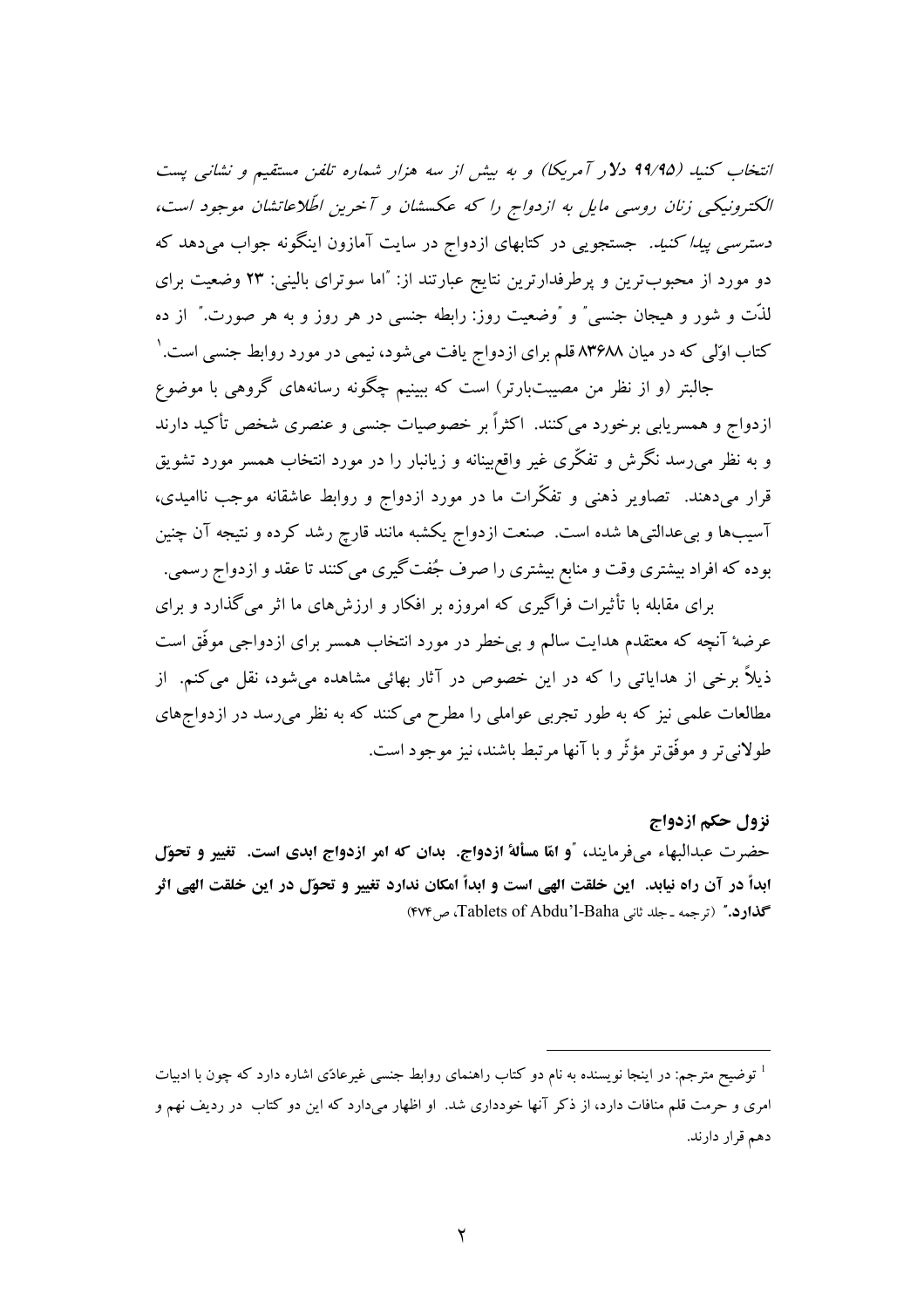و می فرمایند، آای خداوند بیمانند به حکمت کبرایت اقتران در بین اَقران مقدّر فرمودی تا سلالهٔ انسان در عالم امکان تسلسل یابد و همواره تا جهان باقی به عبودیت و عبادت و پرستش و ستایش و نیایش درگاه احديّتت مشغول و مألوف گو دند."(مجموعه مناجاتهاي چاپ آلمان، طبع ثاني، ص4۵۹)

در تاریخ ۱۵ آوریل ۱۹۳۹ از طرف حضرت ولی امرالله مرقوم شده، "تعالیم دیانت بهائی ازدواج را برای هر فرد عاقل و سالم و از لحاظ اجتماعی آگاه و مسئول، راهی طبیعی و عادّی تلقّی می کند و نه تنها آن را ترغیب و تشویق مینماید، بلکه تا حدّ یک تأسیس الهی ارتقاء میبخشد و هدف اساسی و مقدّسش را استمرار نسل انسان، که اعلی ثمرهٔ کلّ خلقت است، و اعتلای آن به مقام و رتبهای میداند که ذات الهي برايش مقدّر فرموده است.

امّا، بدیهی است نفوسی هستند که به دلیل بعضی نقائص جدّی جسمی یا روحی قابلیت ازدواج و بهرهمند شدن از مواهب زندگی مشترک پایدار و موفّقیتآمیز را ندارند، امّا اینگونه نفوس تنها بخش بسیار جزئی و کوچکی از عالم انسانی را تشکیل میدهند و بدین لحاظ صرفاً استثناء محسوب میشوند، و وضعیت آنها ابدأ نمی تواند آنچه را که حکمت و محبّت و مشیت سبحانی طریقی عادّی و معمول برای تحقَّق حيات اجتماعي ثمربخش و سازنده مقدَّر فرموده، نقض نمايد و بي|عتبار شمارد.

شرایط و موقعیت دقیقی که ایجاب میکند به اینگونه آنفوس فاقد قابلیت لازم توصیه شود از مبادرت به ازدواج خودداری نمایند یا حتّی از اقدام آنها به تأهّل ممانعت گردد، در آثار مبارکه تصریح نشده، امّا بعداً توسّط بیتالعدل اعظم تعریف خواهد شد. در این ضمن، نفوسی از احبّاء که خود را در زمرة اينگونه نفوس محسوب مي نمايند، احسن و اولى آن كه، قبل از اتّخاذ تصميم نهايي، با متخصِّصين امر طبّ، که هم ناظر به وجدان خویش و هم متبحّر و صاحب صلاحیت باشند، مشورت نمایند و به موجب توصیههای آنها عمل کنند." (ترجمه ـ انوار هدایت، شمارههای ۹۵۰ و ۱۲۶۲)

در تاریخ ۱۷ فوریه ۱۹۴۰ از طرف حضرت ولی امرالله مرقوم شده، **"حضوت ولیی اموالله سؤالیی را که شما در** خصوص مسأله ازدواج و نادر بودن آن در میان آحاد احبّاء به طور اعم مطرح کرده بودید، ملاحظه فرمودند. قطعاً موجب تأسّف عمیق ایشان است که بعضی از جوانان بهائی آنچنان که شاید و باید برای امر ازدواج اهمَّيَّتي قائل نيستند و به نظر مي رسد، همانطور كه شما اظهار داشتيد، تحت تأثير اين تصوَّر باشند که زندگی زناشویی در امر مبارک ممورد تشویق و ترغیب قرار نگرفته است. آین مسلَّماً استنباطی نادرست است و هر نفسی که با جدیّت و پشتکار به مطالعهٔ دقیق و مجدّانهٔ بیانات حضرت بهاءالله بیردازد و بر مفاهیم آنها دقّت و تأمّل نماید، نسبت به این حقیقت یقین تامّ خواهد یافت که در امر بهائی ازدواج، و بخصوص حیات عائله، هر دو نه تنها مستحسن و ممدوح است، بلکه عبارت از اقدامی اجتماعی در اعلی درجة اهمّيّت و امرى حياتي است، زيرا فقط از اين طريق است كه استمرار نسل انسان ميسّر مي گردد.

احبَّاء بايد كاملاً واقف باشند كه اگرچه حضرت بهاءالله ازدواج را وجوب قطعي نبخشيدهاند، امَّا آنچنان اهمّیّت روحانی و اجتماعی به آن دادهاند که هیچ فرد بهائی، تحت شرایط عادّی، نمی تواند در امتناع از اجرای آن کاملاً موجّه باشد. ۖ در واقع، حضرت بهاءالله در کتاب احکام خود مؤکَّداً اهمّیت ازدواج را مورد توجّه قرار میدهد، و هدف اساسی آن را تشریح میفرمایند؛ یعنی ولادت فرزندان و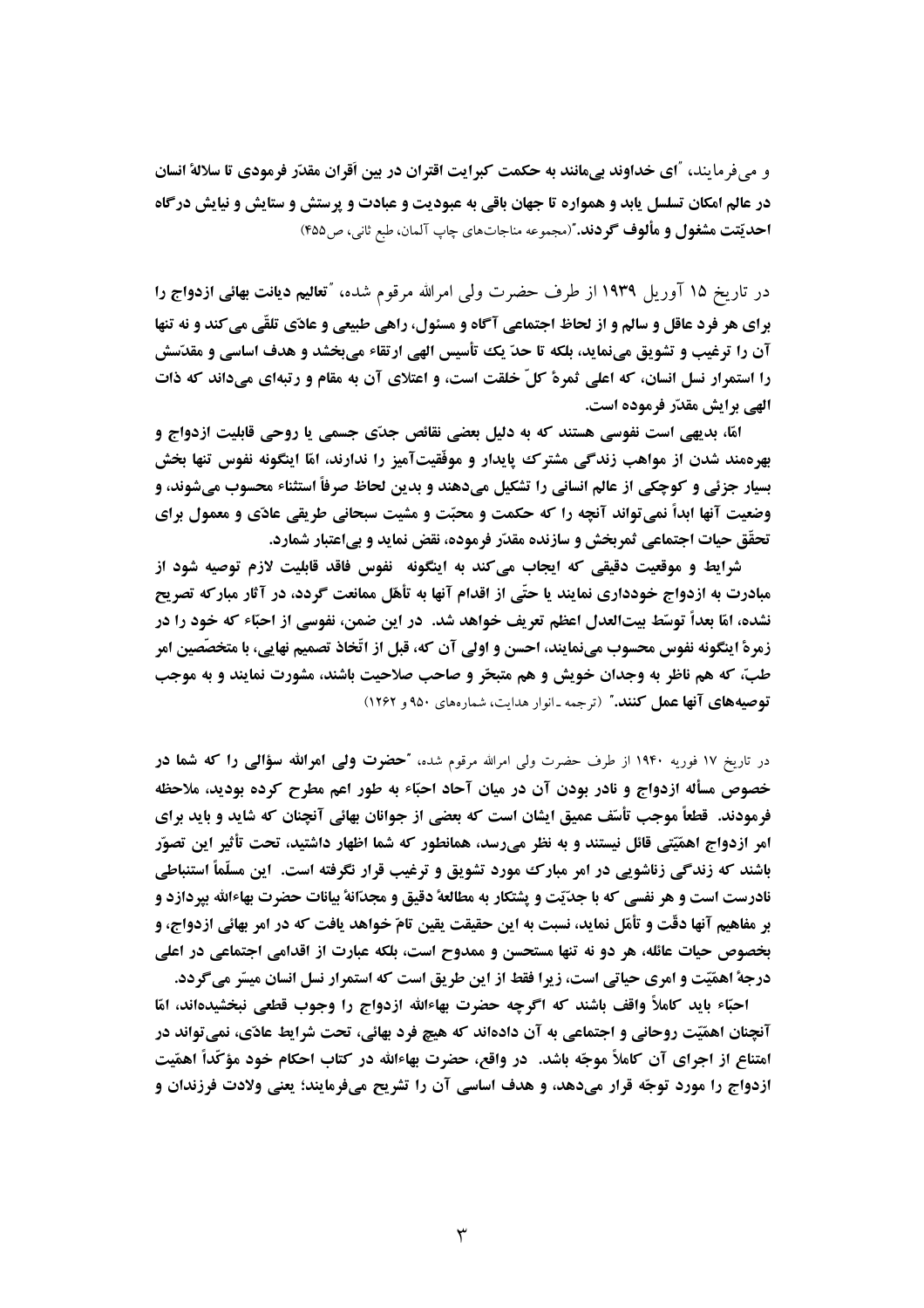تعلیم و تربیت آنها در شریعةالله که سبب شود آنها به عرفان و عبادت الهی نائل گردند و به ذکر و ثنای اسم حضرتش بیردازند. (ترجمه ـ جلد دوم Compilation of Compilations صفحه ۴۴۷)

در یادداشتها و توضیحات کتاب مستطاب اقدس (طبع مرکز جهانبی)، ص۱۶۸ (فقره ۹۱) آمده است: "گرچه امر ازدواج در کتاب مستطاب اقدس نازل گردیده، ولی به صریح بیان حضرت بهاءالله این حکم واجب نیست (سؤال و جواب، فقره ۴۶). حضرت ولیّ امرالله نیز در توقیعی که حسبالامر مبارک صادر گشته میفرمایند که ازدواج به هیچ وجه از واجبات نیست و اتّخاذ تصمیم دربارهٔ تأهّل و یا تجرّد مآلاً به افراد راجع است. اگرشخصی برای اختیار همسر مناسب مدّتی طولانی صبر نماید و یا به کلّی مجرّد بماند، نباید تصوّر نمود که آن شخص به مقصد غائی حیات خویش که اصولاً امری است روحانی واصل نگردیده است.

حضرت بهاءالله مي فرمايند، "فلمّا أراد نظمَ العالم و اظهار الجود و الكرم على الامم شرع الشّرائع و اظهر المناهج و فيها سَنّ سنّة النّكاح و جعله حصناً للنّجاح و الفلاح و أمَرنا به فيما نُزّل من ملكوت المقدّس في كتابه الأقدس قوله عزّ كبريائه «تزوّجوا يا قوم ليظهر منكم مَن يذكرني بين عبادي؛ هذا من امرى عليكم **اتّخذوه لأنفسكم معيناً.»**" (خطبه ازدواج)

يافتن جفت زندگي در تاریخ ۴ دسامبر ۱۹۵۴ حسبالامر حضرت ولی امرالله مرقوم گردید، "در امر بهائی هیج بیان یا تعليمي دالٌ بر وجود "جفت شخص" نيست. مقصود اين است كه ازدواج بايد به چنان رابطهٔ دوستانهٔ عمیق روحانی منجر شود که تا عالم بعد که در آن مسائل جنسی مطرح نیست و دهش و پذیرش در امر ازدواج وجود ندارد، دوام يابد؛ درست همانطور كه ما بايد پيوند عميق روحاني با والدين، فرزندان، برادران و خواهران، و دوستان برقرار کنیم که ابدی باشد، نه آن که صرفاً پیوند روابط عنصری بشری باشد. (ترجمه ـ انوار هدايت، شماره ۶۸۹)

احكام ازدواج در كتاب اقدس برخی از احکام در کتاب اقدس برای کلّیّه آحاد احبّاء قابلیت اجرا ندارد. مواردی که وجود دارد علائم، موازین و آزمایشهایی برای رفاه دنیا و امنیت و سعادت اهل آن به دست می دهد. ً در کتاب *تلخیص و تدوین حدود و احکام کتاب مستطاب اقدس* (ص۲۰-۱۸) ملاحظات زیر بیان شده است. بسیاری از هدایاتی که در آثار بهائی موجود بر مبنای این احکام است.

> 1-3 ازدواج 1-1-3 نكاح از مندوبات است يعني قويّاً توصيه شده ولي شرعاً واجب نيست ۲-۱-۲ تعدّد زوجات نهے ،است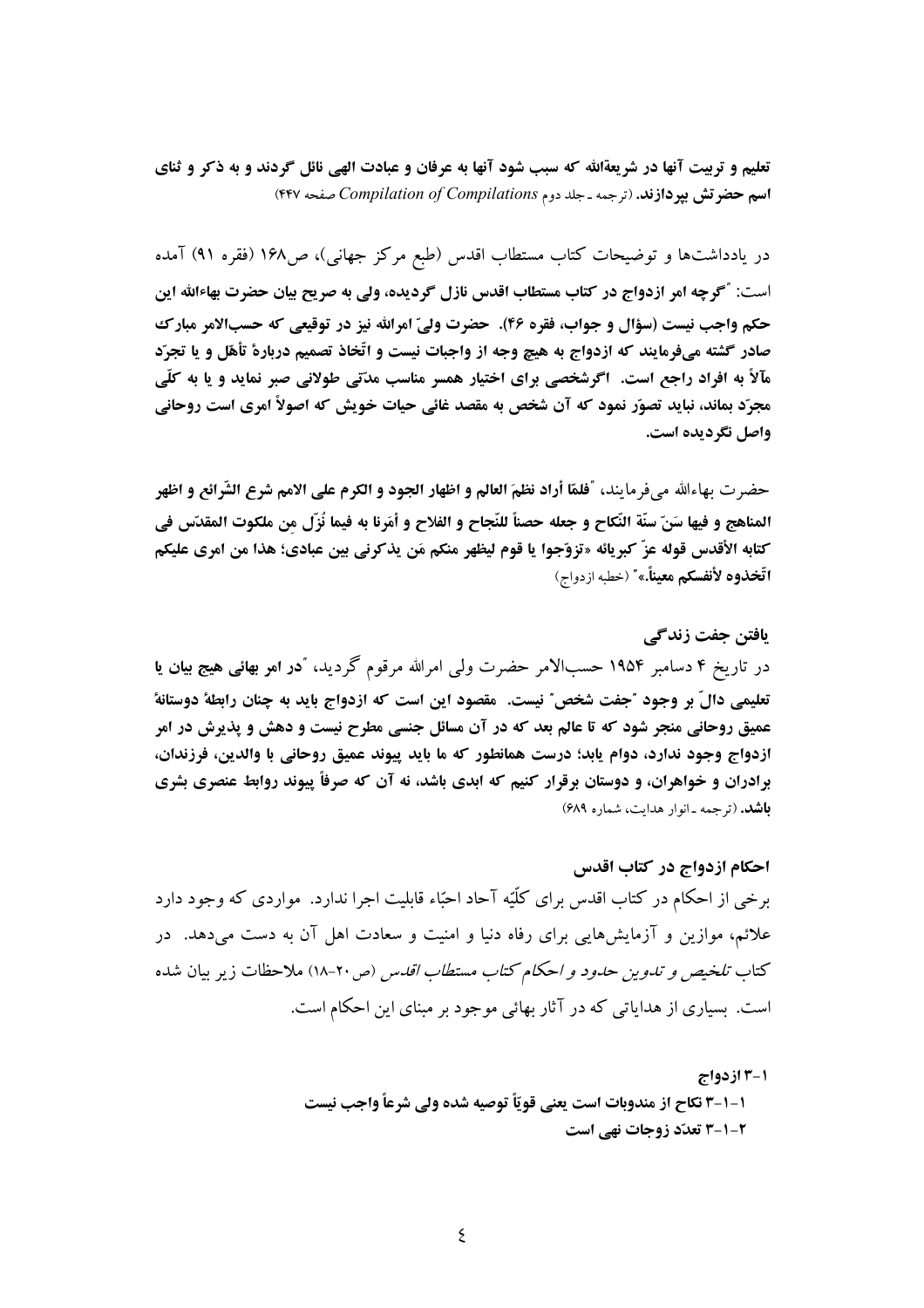برای هر امری نشانهای وجود دارد حضرت عبدالبهاء میفرمایند، "پروردگار عالمیان از برای هر شیء علائم و آثاری خلق فرموده و محكَّ و امتحاني مقرِّر داشته..." (رسالهٔ مدنيّه، ص ۴۱)

و می فرمایند، "حضرت بهاءالله میفرمایند در هر امری (از سوی خداوند) علامتی وجود دارد؛ علامت هوش و درایت عبارت از تعمّق و تفکّر است و علامت تعمّق و تقکّر صمت و سکوت است؛ چه که انجام دادن دو کار در آن واحد برای انسان مستحیل و محال است. انسان نمی تواند صحبت کند و در عین حال تعمّق و مداقّه داشته باشد. (ترجمه ـ خطابه ۱۲ ژانویه ۱۹۱۳ در لندن – Paris Talks، ص۱۷۴)

# علائم، نمادها، معیارها و آزمایشهای ازدواج

علائم، نمادها، معیارها و آزمایشها برای انتخاب همسر جهت ازدواجی سعادتمند و موفّق چیست؟ بعضی از آنها ممکن است به طرق غیرمنتظره به دست آید و ممکن است به تنهایی چندان اهمّیّت نداشته باشند، امّا، وقتی در کنار هم قرار گیرند، نشان میدهند کدام مسیر عملی را باید طیّ کرد. بعضی از علائم بسیار ظریفند و به نمادهایی بستگی دارند که ریشه فرهنگی دارد. كلمات، حركات سر و دست و اعمال نشان دهندهٔ خصلتها و خصوصیاتی هستند كه ممكن است

سند ذمّهای، قبض عندالمطالبه، با سفته  $^{\rm l}$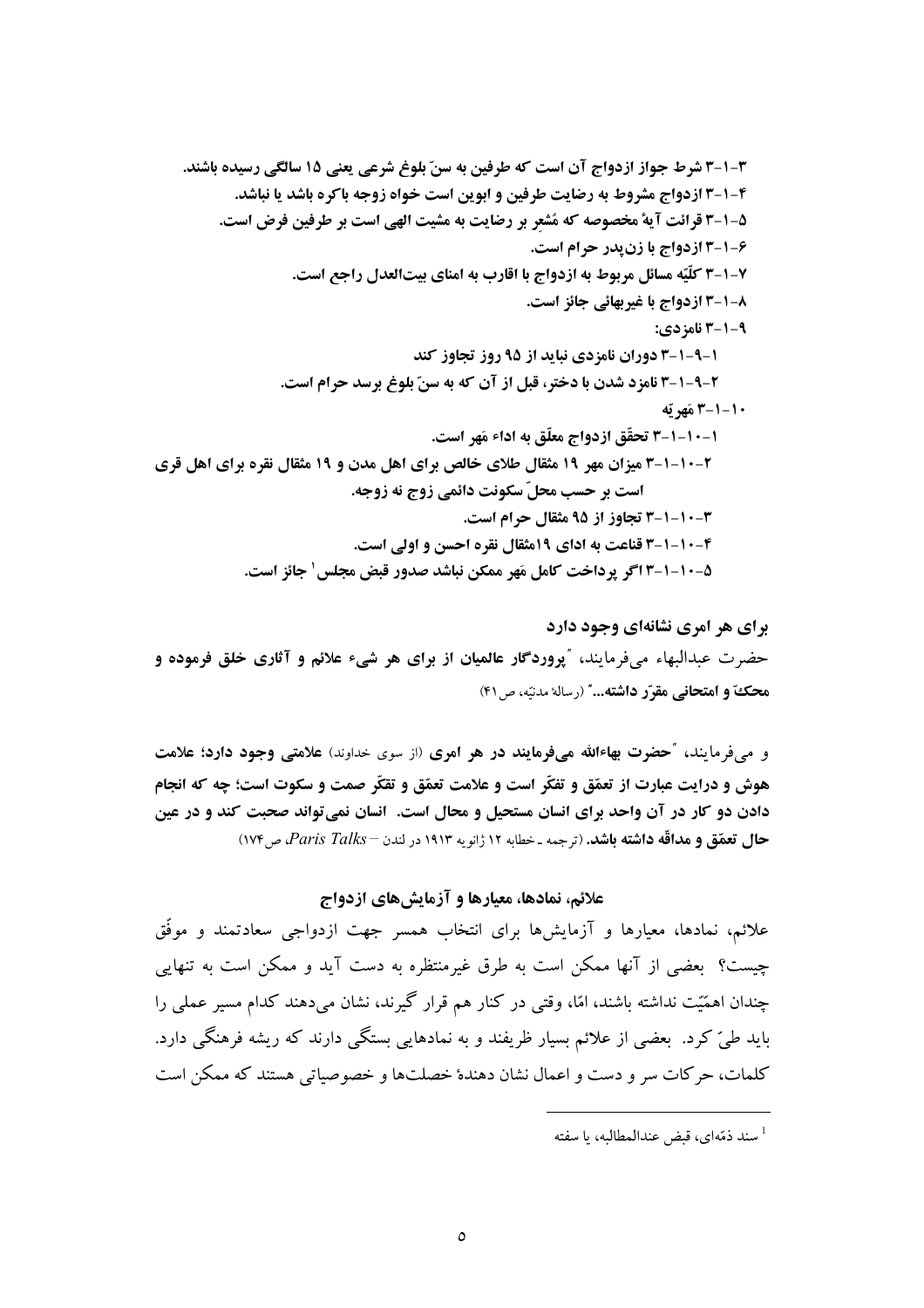مشهود نباشند. گاهی اوقات ما آنقدر امیدواریم که به مقصدمان نائل گردیم که علائم را به دقّت نمی بینیم و در عوض توسّط امیال و هواهای خود هدایت می شویم.

آثار بهائی علائم، نمادها، معیارها و آزمایش های متعدّدی را برای انتخاب همسر جهت ازدواجی موفَّق و سعادتمند به دست می دهند. اینها را می توان مورد غور و بررسی قرار داد و به کار برد و بعد تعیین کرد که آیا علائم، نمادها، معیارها و آزمایشهای ازدواج وجود دارند و در صورتی که جواب مثبت است چگونه وجود دارند. ذیلاً هر یک از علائم عرضه و به اختصار مورد بحث قرار می گیرد. هیچکس به طور کامل و تمام حائز شرایط یک ععلامت نیست، تا چه رسد به همهٔ علائم، امّا، حدّاقلّ دستیابی رضایتبخش به هر یک از آنها برای ازدواجی موفّق لازم خواهد بود. بعضی از علائم ممکن است عُرف عامّ یا غیرضروری به نظر برسد، امّا انتخاب همسر و شرایط ازدواج از فه هنگے ٖ تا فر هنگ دیگر بسیار متفاوت است.

# **پیش شرطها و شرایط لازم قبل از ازدواج**

## 1- رسيدن به سنّ بلوغ

الف ـ سنّ حدّاقلّ سن برای نامزدی و ازدواج ۱۵ سالگی تعیین شده است. "نامزد شدن با دختر قبل از آن که به سنّ بلوغ برسد، حرام است." (تلخيص و تدوين، ص١٩)

٩٢- سؤال: حدّ بلوغ شرعي در رسالهٔ مسائل فارسيه سنهٔ ١٥ تعيين شده. آيا زواج نيز مشروط به بلوغ است یا قبل از آن جائز. جواب: چون در كتاب الهي رضايت طرفين نازل و قبل از بلوغ رضايت و عدم آن معلوم نه، در اين صورت زواج نيز به بلوغ مشروط و قبل از آن جايز نه. (كتاب اقدس، ص ٧٠)

از بیان فوق معلوم می شود که رضایت هر دو طرف لازم است و این که قبل از بلوغ، رضايت يا عدم رضايت را نميٍتوان محقَّق ساخت. آيا انسان ضرورةً در سن ١۵ سالگي به بلوغ میرسد؟ بیان زیر به این موضوع میپردازد: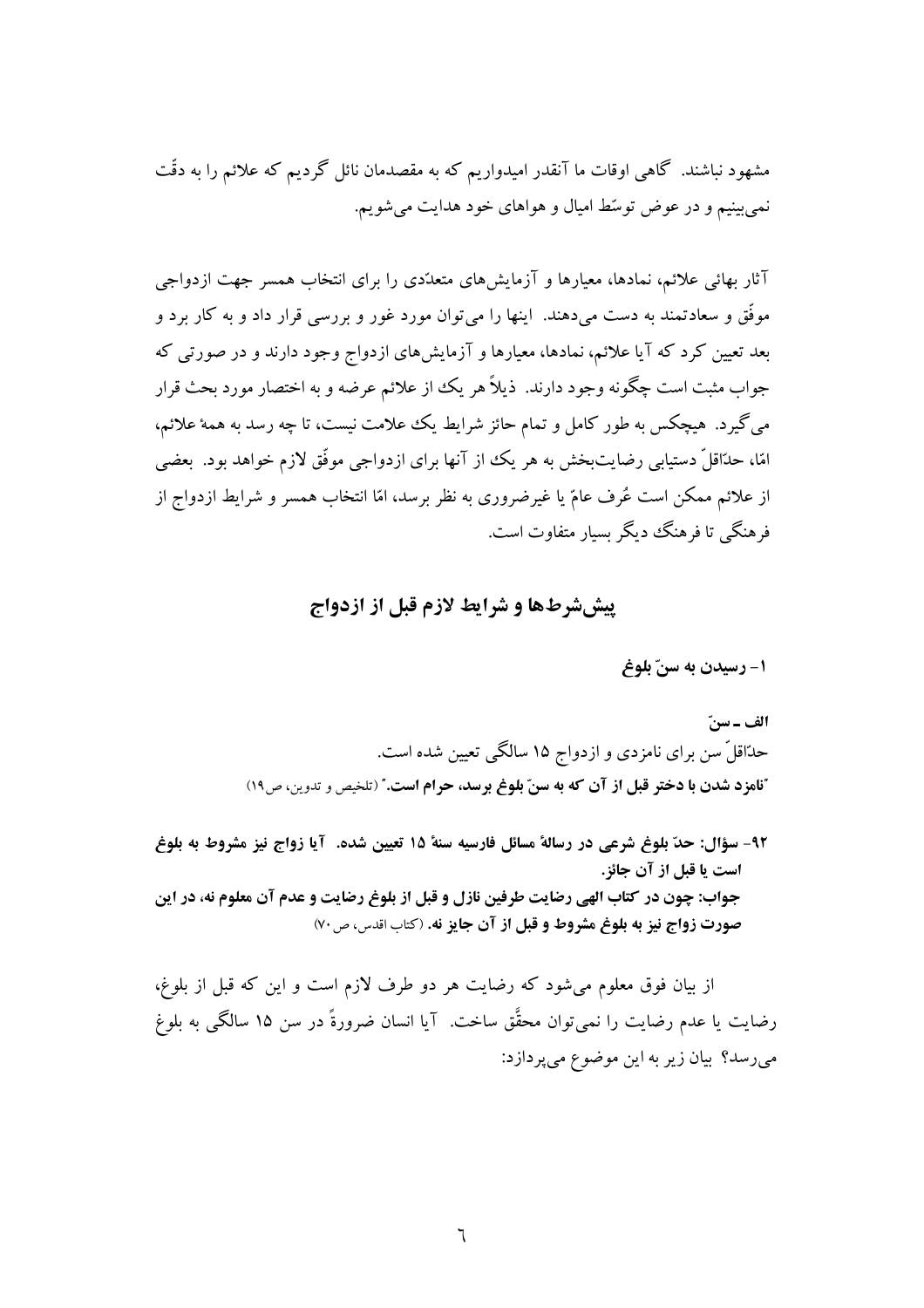در خصوص سنّ يانزدهسالگي كه حضرت بهاءالله تعيين فرمودهاند؛ اين فقط به فعاليتها و وظائف کاملاً روحانی مربوط میشود و با میزان قابلیت و صلاحیت اداری، که امری بالمرّه متفاوت و در حال حاضر، بیست و یک سالگی تعیین شده، ارتباطی ندارد. (ترجمه ـ بیان حضرت ولی امرالله مندرج در (Principles of Baha'i Administration ١٢

سنّ بلوغ فعلاً فقط به وظائف ديني بهائي مربوط ميشود. ۖ در ساير موارد قانون مدني هر كشور **ملاک است. سنّ بلوغ اداری در جامعهٔ بهائی، فعلاً، ۲۱ سالگی است.** (ترجمه ـ فهرست مورّخ ۲۸ دسامبر ۱۹۹۹ تهیّه شده توسّط بیتالعدل اعظم از احکامی که فعلاً در سراسر جهان تنفیذ نشده است.)

حضرت بهاءالله به ما توصیه میفرمایند از جوانان جامعهٔ اسم اعظم به مراتب قبل از وصول به بلوغی كه مشخَّصهٌ بقيهٌ اجتماع است، انتظار داشته باشيم. (ترجمه ـ ييام ٢٤ مه ٢٠٠١ بيتالعدل اعظم)

اطفال در کلّیّه ممالک، از هر ملّیّت و طبقه!ی، که به سنّ پانزده سالگی برسد اجرای این حکم [صوم] بر او واجب است. این امر به این که در کشوری دیرتر از کشور دیگر به سنّ بلوغ میرسند، ارتباطي ندارد. حكم حضرت بهاءالله، كلَّى و عمومي است و ناظر به اختلاف سنّ بلوغ در ممالك ه**ختلف و امم متفاوت نیست.** (ترجمه ـ بیان حضرت ولی امرالله به تاریخ ۹ مارس ۱۹۳۷ / انوار هدایت، شماره ۷۷۶)

... نشو و نمای جمیع کائنات به تدریج است. این قانون کلّی الهی و نظم طبیعی است. (مفاوضات،  $(101)$ 

چه بسیار اطفال خردسالی که رشید و بالغند و چه بسیار نفوس سالمندی که نادان وجاهلند. رشد و بلوغ به عقل و درايت است نه به سنّ و طول عمر. (ترجمه \_ Tablets of Abdu'l-Baha، ص ١٨٠)

فیالمثل مادری را ملاحظه نمایید که بیست سال با کمال شفقت و ملاطفت به تربیت پسر می پردازد قا به رشد و بلوغ برسد. (ترجمه ـ خطابه ۲۵ اكتبر ۱۹۱۲ / صفحه Promulgation ۳۷۵)

جوان بهائی که به سن یانزده سالگی رسیده، شخصاً مسئول بعضی اعمال روحانی از قبیل اجرای فریضهٔ صلات یومیه و صوم است و از آنها دعوت میشود در فعالیتهای جوانان بهائی شر کت کنند. امًّا، اهمَّيّت سنّ بلوغ، امري به مراتب فراتر از عمل به موجب مسئوليتها است. (ترجمه ـ پيام ١١ آوريل ١٩٨۵ دار الانشاء ستالعدل اعظم)

اتّخاذ تصمیم در مواردی چون سنّ ازدواج یا نحوهٔ اجرای تعهّدات اقتصادی به خود فرد واگذار شده است. امّا، احبّاء در صورتی که ضرورت مشورت و کسب هدایت را احساس میکنند نباید در رجوع به محفل روحانی محلّی ابداً تأمّل و درنگ نمایند. (ترجمه ـ مکتوب ۲۲ مه ۱۹۶۶ معهد اعلی)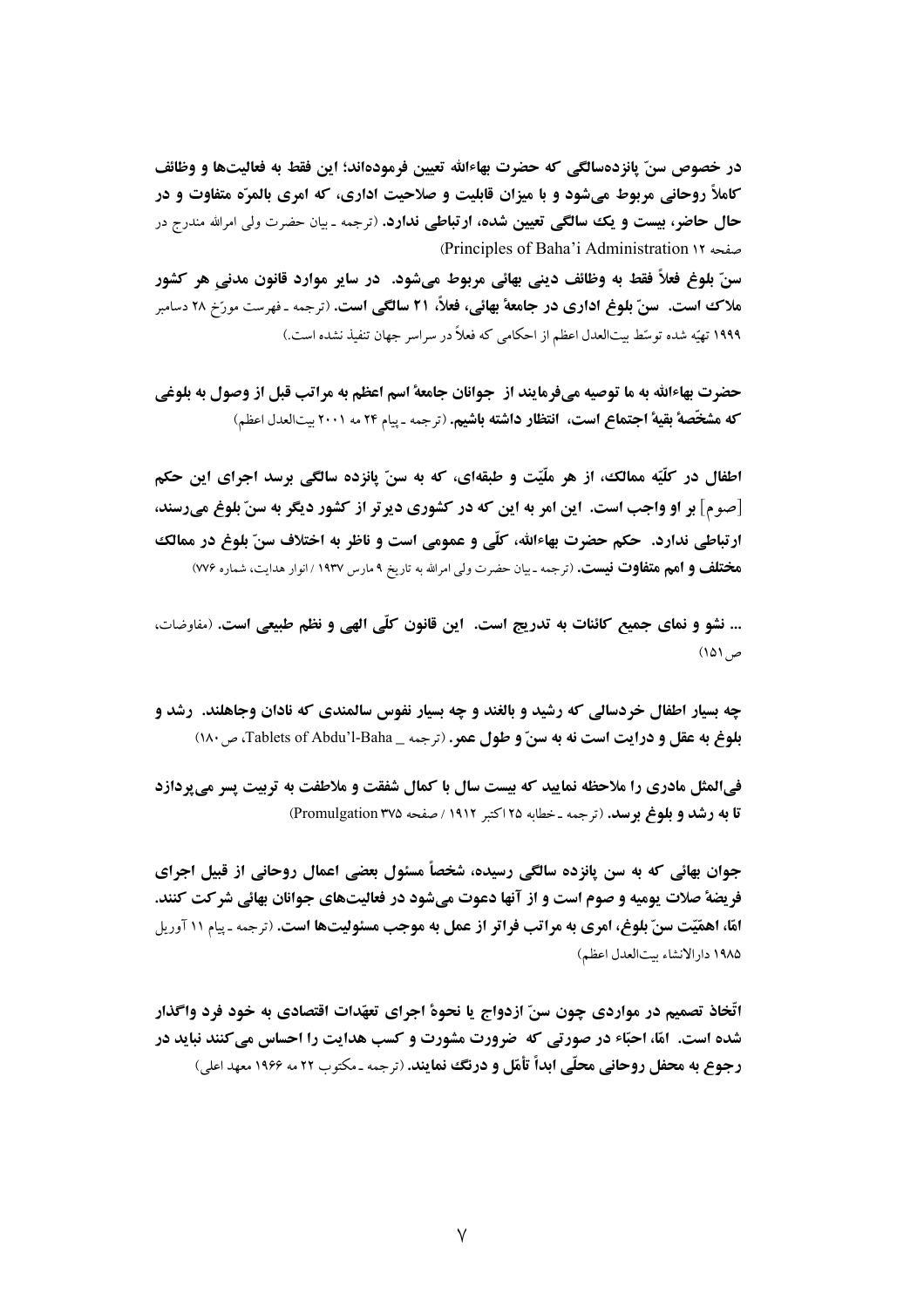ب ـ بلوغ

بخشي از لوح مبارک حضرت عبدالبهاء که ذيلاً نقل مي گردد وصول به بلوغ را با عميق شدن درک و برداشت شخص از واقعیتهای زندگی، و تقویت نفس قابلیت او برای درک و فهم را مرتبط می سازد:

بدان که قبل از بلوغ، زندگی انسان مبتنی بر امور روزمرّه است و هر آنچه را که سطحی است و وضوح ظاهری دارد ادراک می کند. آمّا، وقتی به بلوغ میرسد ادراک واقعیت اشیاء و حقایق باطنیه را می کند. مسلّم است که در ادراکش، احساساتش، استنتاجش و اکتشافاتش، هر یوم زندگی **او بعد از بلوغ برابر است با یک سال قبل از آن.** (ترجمه ـ بیان حضرت عبدالبهاء که در پیام ۱۱ آوریل ۱۹۸۵ دارالانشاء نقل شده است. ترجمه متفاوت انگلیسی در صفحه Tablets of Abdu'l-Baha ۱۶۶ درج است که در صفحه ۹ همین اثر نیز آمده است.)

علائم و شرایط دیگری نیز در رابطه با بلوغ در آثار مبارکه نقل شده که به این موضوع مربوط مي شود. آثار بهائي به علائم متعدّد بلوغ اشاره دارد. علائم بلوغ به تحوّلات جسماني، عقلانی و روحانی مربوط میشود. درست همانطور که نوع انسان تکامل می یابد تا به این مرحلهٔ رشد و کمال میررسد، افراد از مراحل مشابه میگذرند تا به رشد و کمال ماهوی میرسند.

از برای هر امری مقام کمال و بلوغ بوده و خواهد بود و بلوغ و ظهور خرد به مشورت ظاهر و هويدا. (گلزار تعاليم بهائي، ص١٧٣ / مائده آسماني، ج٨ ص ۶٠)

اگر بیانات حضرت بهاءالله را به درستی ادراک کنیم چنین دریاییم که همان تغییرات نهانی و توصیفنایذیر و جامع|لتّأثیری که با دورهٔ بلوغ جسمانی یک فرد همراه و مثلاً برای رسیدن میوهٔ درخت لازم است، براي تكامل نظام جامعة انساني نيز ضرورت مي يابد. (نظم جهاني بهائي، ص١٠٢)

عالم انسان، حال، به هیجان و التهابی دچار است که با سختترین دورهٔ تکاملش، یعنی دورهٔ بلوغش، ملازمت دارد؛ دورهای که غرور جوانی و سرکشی ش به حدّ اعلی رسیده، به تدریج فروکش می کند و آرامش و معقولیت و متانت که مخصوص دورهٔ بلوغ است به جایش مینشیند. (همان مأخذ، ص١۶٣)

درست همانطور که هیکل طبیعی انسان با وصول به دوران بلوغ، به اکمل درجهٔ قوای جسمانی میرسد و استعداد و قوای فکری و عقلانی به کمال نائل میآید به طوری که در یک سنه از این دوران رسیدگی، توسعه و ترقّی بیسابقه ملحوظ میگردد، همینطور عالم انسانی در این سیر به سوي كمال به ترقّيّات فوقالعاده و لانهايه نائل مي شود و قواي مترّقي مكنون در حقيقت انسانيه كه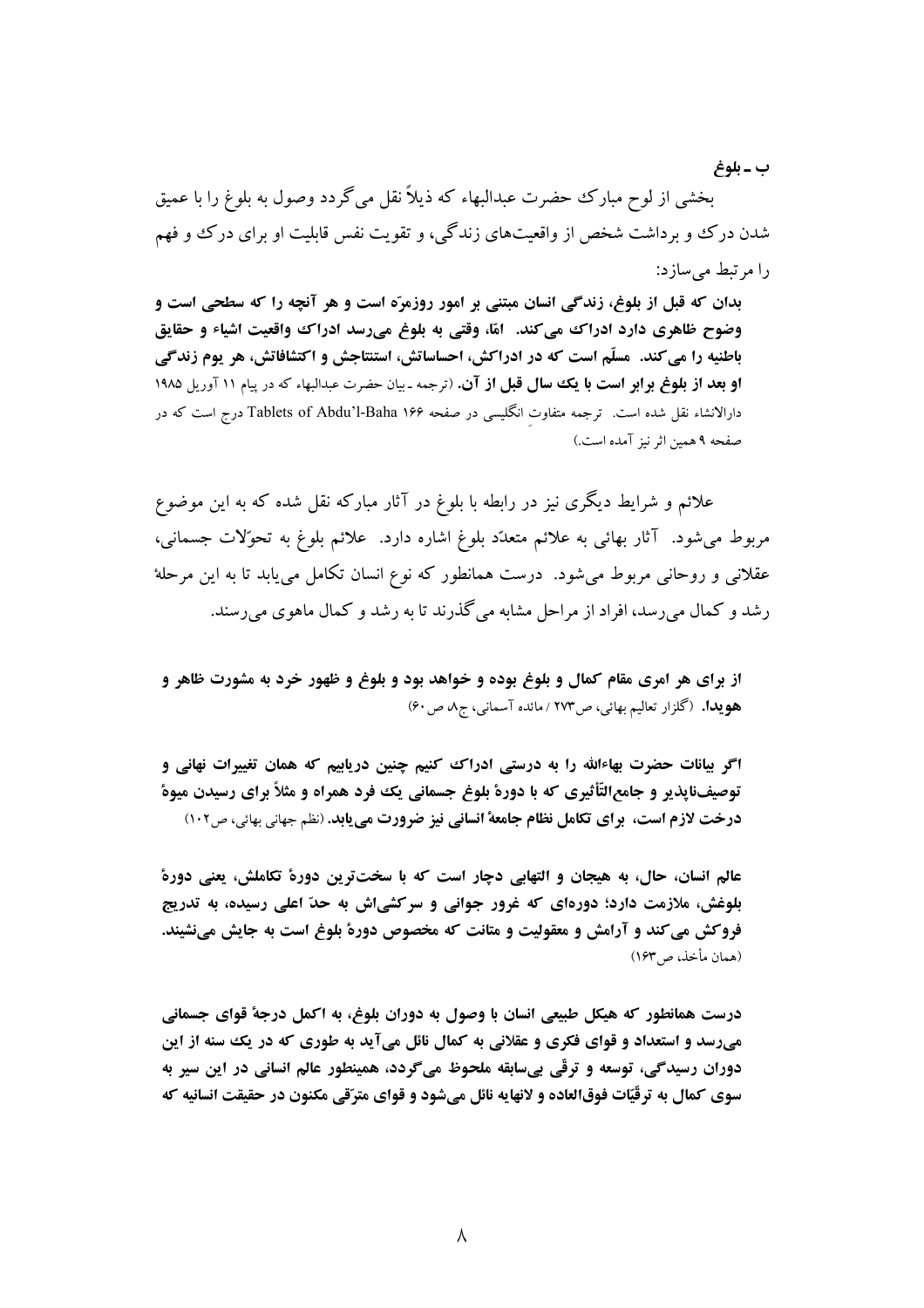موهوبهٔ الهیه است، روح عمومی ظاهری، مثل قوّهٔ فکریه و عقلیه، به اشدّ کمال ظاهر و آشکار گو دد. (ترجمه ـ خطابه ۲۱ آوریل ۱۹۱۲)

طفل رضیع تدرّج در مراتب جسمانی نمود و نشو و نما کرد تا آن که جسم به درجهٔ بلوغ رسید؛ چون به درجهٔ بلوغ رسید، استعداد ظهور کمالات معنویه و فضائل عقلیه حاصل نمود و آثار مواهب ادراک و هوش و دانش ظاهر شد و قوای روحانی جلوه کرد. (مکاتیب عبدالبهاء، ج ۰، ص ۳۱۰)

عالم انسانی به قوای عقلیه و قوای مادّیّه تنها ترقّی نکند بلکه به جهت ترقّی صوری و معنوی و سعادت فوق|لعادة انساني نفثات روح|لقدس لازم است و بايد قوّة الهيّه يعني روح|لقدس تأييد كند و توفيق بخشد تا آن كه هيأت بشر ترقّيّات فوقالعاده نموده به درجهٔ كمال برسد؛ زيرا جسم انسان محتاج به قوای مادّیّه است، ولی روح انسان محتاج به نفثات روح|لقدس است و اگر تأییدات روحالقدس نبود، عالم انسانی خاموش میشد و نفوس انسانی مرده بود. چنانچه حضرت مسیح میفرماید، آمرده را بگذار مردهها دفن کنند" و آنچه از جسد مولود شده است آن جسد است و آنچه از روح مولود شده آن روح است." و این معلوم است که روحی که نصیبی از نفثات روحالقدس ندارد، آن ميّت است. لهذا واضح شد كه روح انساني محتاج به تأييدات روح|لقدس است والاّ به قواي مادّيّةُ تنها انسان ترقّيّات تامّه ننمايد، بل ناقص مي،ماند. (خطابات مباركه، ج٢،  $(10 - 101)$ 

بدان که انسان قبل از وصول به بلوغ (روحانی) ایّام عمر سیری می کند و فقط جزئی از امور را درک می کند که امور ظاهری و واقعیات بدیهی است. از لحاظ ادراک، فهم، شعور، پی بردن به حقایق امور و اکتشافات، هر روز بعد از بلوغ معادل است با یک سال قبل از آن. (ترجمه ـ Tablets  $(1,8)$  . of Abdu'l-Baha

في|لمثل، اطفال هر قدر خوب و ياك و خالص باشند، هر قدر جسمي سالم داشته باشند، معهذا، ناقص محسوب میشوند چه که قوای فکریه و عقلیه در آنها کاملاً به ظهور نرسیده است. زمانی که قوّةً عقليه بتمامه اثر و نفوذ خود را به منصّةً ظهور رساند و آنها به سنّ بلوغ برسند، كامل تلقّي میشوند. همینطور، انسان، هر قدر در امور دنیوی ترقّی کند و در مدنیت مادّیه پیش برود، مادام که به فیوضات روح|لقدس بیدار نشده ناقص است؛ چه که معلوم و مشهود است مادام که از قوّةً محرّ کهٔ الهیّه نصیب نبرده جاهل و محروم است. به این سبب است که حضرت مسیح فرمود، "اگر کسی از آب و روح مولود نگردد ممکن نیست که داخل ملکوت خدا شود." ٰ مقصود حضرت مسیح آن بود مادام انسان از دنیای مادّی خلاصی نجوید، از اسارت مادّیّت آزاد نشود و از فیوضات عالم روحانی بهره نبَرَد، از فضائل و الطاف ملکوتالله محروم مانَد، و نهایت کلامی که در مورد او هي توان گفت اين است كه حيوان كامل است. (ترجمه - خطابه اوّل سيتامبر ١٩١٢)

 $\mathbf{F}$  انجباں بو جنّا، باب ۴ آبه ۴  $^1$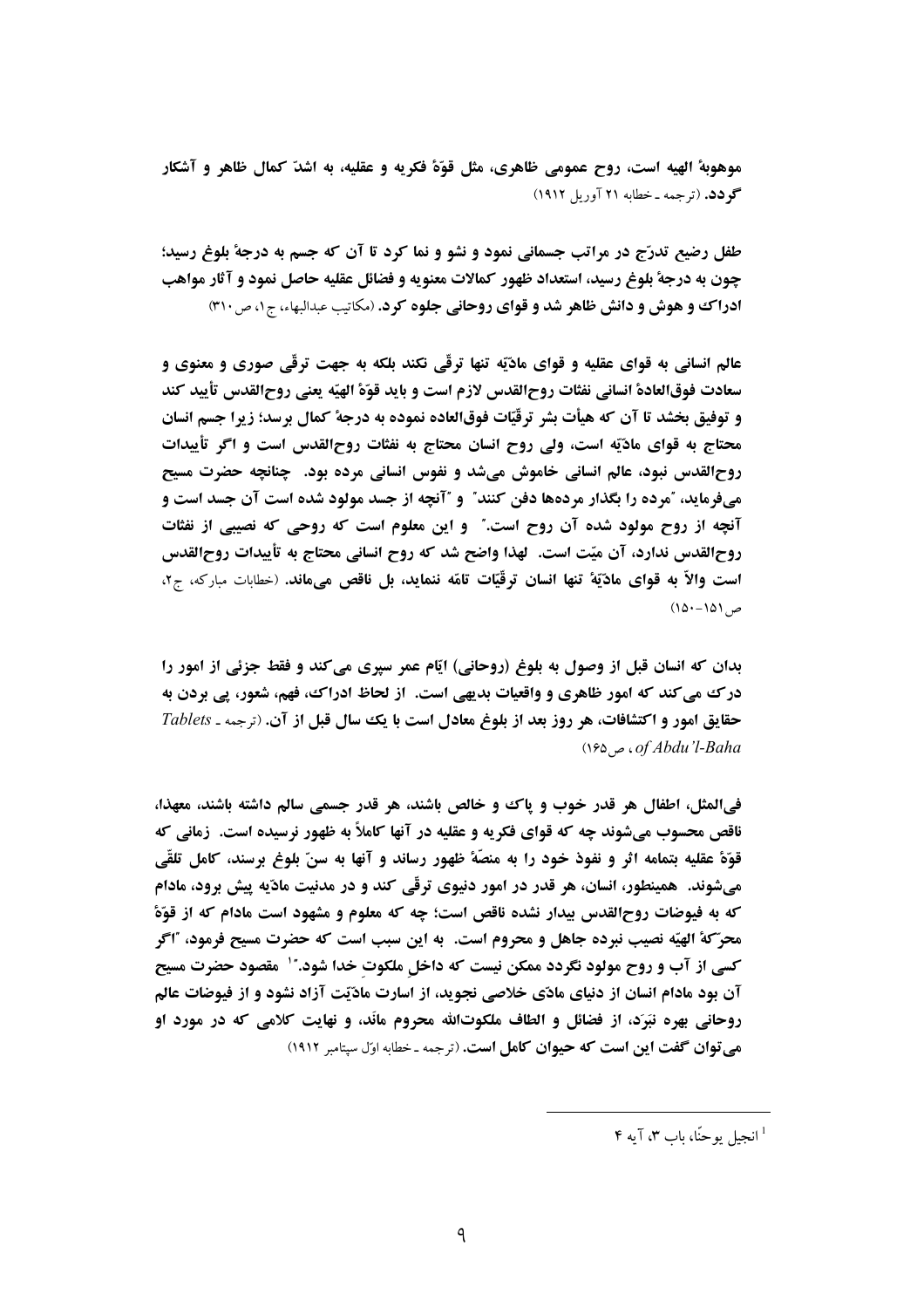اصول، امور اداری و مبانی امر مبارک کاملاً معلوم است، امّا ضرورت تامّ دارد که احبّا به مطالعهٔ آثار عمیقتر بیردازند، که به میزان بیشتری آنها را به بلوغ روحانی رساند، حیات جامعهٔ آنها را وحدت بخشد، و آنها را به احسن وجه قادر سازد که ممثّل حیات بهائی گردند؛ به عبارت دیگر، هتخلّق به حیات بهائی شوند. (ترجمه ـ بیان حضرت ولی امرالله، صفحه ۲۲۷ جلد ۱ Compilation)

... توجّه شود به این که بلوغ موجد قابلیتی برای ادارهٔ بهتر امور و قضاوت صحیح تر است. (ترجمه ـ بيان حضرت ولي امرالله، مورّخ ٢٣ اكتبر ١٩۴٩ مندرج در "شكوفايي قوّه عمل")

جميع كائنات مرتبه يا مرحلهٔ بلوغي مخصوص دارند. بلوغ شجر در وقتي است كه ثمر ظاهر شود. بلوغ نبات زمانی است که به گل و شکوفه بنشیند. حیوان نیز مرحلهٔ رشد و کمالی دارد و در عالم بشر بلوغ در وقتی است که عقل و درایت انسان به اعظم درجهٔ رشد و قوّت رسد. انسان از بدایت عمر الى خاتمة آن از ادوار يا مراحلي عبور كند كه هريك از آنها شرايط مخصوص به خود را دارد. فيالمثل در اوان طفوليت، شرايط و مقتضيات آن دوران، ميزاني از هوش و قابليت است. بعد از مدّتي او به اوان جواني مي رسد، که شرايط و حوائج سابق جاي خود را به حاجات جديده مي دهد كه آن ميزان از ترقَّى او ايجاب مي كند. استعداد مشاهده و ملاحظه در او توسعه و عمق مي يابد؛ استعداد و درايتش تعليم يافته و بيدار مي شود؛ محدوديت و محيط طفوليت ديگر قوا و توفيقات او را محدود نمي كند. نهايتاً از اوان شباب مي گذرد و به مرحله يا مقام بلوغ واصل مي شود كه مستلزم تحوّلي ديگر و انطباق با ترقّيّات در حيطة فعاليت اجتماعي اوست. محاط به قوا و ادراكات جديد شود، تعلیم و تربیت متناسب با ترقّی او ذهنش را به خود مشغول سازد، فیوضات و عنایات مخصوصه متناسب با کمالات متزایده نازل شود، و دورهٔ سابق شباب و شرایط آن دیگر کفایت بینش و اندیشهٔ دوران بلوغ او را ننماید. (ترجمه ـ خطابه ۱۷ نوامبر ۱۹۱۲)

نطفهٔ انسان در رحم مادر شَبههای نیست که نطفهٔ بشر یک دفعه این صورت نیافته و مظهر فتبارکالله احسن|لخالقين نگشته لهذا به تدريج حالات متنوّعه پيدا نموده و هيأتهاي مختلفه يافته تا اين كه به **این شمائل و جمال و کمال و لطافت و حلاوت جلوه نموده.** (مفاوضات، ص ۱۳۹)

هرج و مرج كنوني عالم، كه نشاندهندهٔ شتابزدگي، بلاهت، و عصيان و تمرّد، يعني خصيصهٔ مرحلهٔ نوجوانی توسعه، و منادی عصر ذهبی بلوغ نوع بشر است که از دیرباز انتظارش را داشته، به نحوی بیامان در حال انتشار و به نحو رنجآوری در حال شدّت گرفتن است. (ترجمه ـ بیان حضرت ولی امرالله در صفحه Messages to America ۴۳

با مشارکت در خیر عموم است که فرد به کسب بلوغ روحانی حقیقی نائل میگردد. (ترجمه ـ بیانیه ۱۸ فوريه ١٩٩٨ جامعة بين المللي بهائي يا عنوان Valuing Spirituality in Development)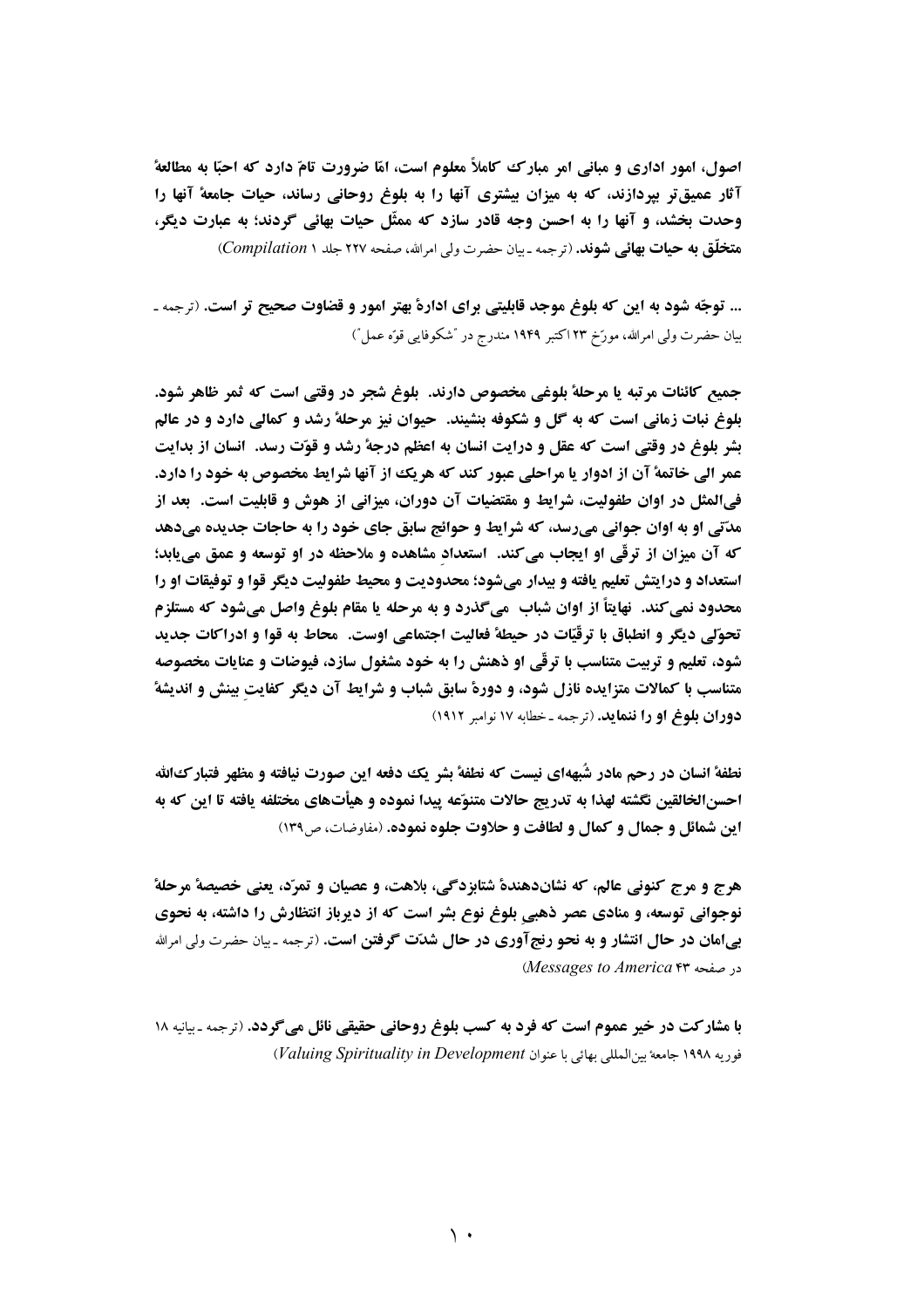٢- شناخت خويشتن يا معرفت نفس

معرفت نفس شالودهٔ هر رابطهٔ مفید و ثمربخشی است. بدون شناخت خویشتن، شما قادر نخواهید بود به نحوی صحیح و دقیق تعیین کنید که آیا علائم در شما یا ارتباط شما وجود دارد یا خير .

طراز اوّل و تجلّی اوّل که از افق سماء امّالکتاب اشراق نموده در معرفت انسان است به نفس خود و به آنچه سبب علوّ و دنوّ و ذلّت و عزّت و ثروت و فقر است. بعد از تحقّق وجود و بلوغ ثروت لازم و این ثروت اگر از صنعت و اقتراف حاصل شود نزد اهل خرد ممدوح و مقبول است؛ مخصوص عبادي كه بر تربيت عالم و تهذيب نفوس امم قيام نمودهاند. (مجموعه اشراقات، ص١٤٩)

به شما توصیه میشود که در تحصیلات خود، در ادعیهٔ خویش برای حلّ مشکلاتتان، و در تعمّق و تفکّر که موجب تمهید هدایت و اطمینان میگردد مداومت نمایید، زیرا درک خویشتن و پی بردن به روابط خود با دیگران از جمله مواردی است که در آثار مبارکه ذکر شده و در اعمال و رفتار مثل اعلای ما، حضرت مولی الوری، مشهود است.

شما و همسرتان در استمرار مشاوره با مشاورین متخصّص ازدواج، به طور انفرادی یا در صورت امکان با هم، ابداً نباید درنگ کنید و نیز از مشورت حمایتی که می تواند از سوی دوستان خردمند و دانای شما تأمین گردد، استفاده نمایید. مشاورهٔ غیربهائی میتواند مفید باشد، امّا معمولاً لازم است از بينش بهائي برخوردار گردد.

سؤال کردهاید چگونه با خشم مقابله کنید. پیتالعدل اعظم پیشنهاد می کنند که وصایای موجود در آثار مبارکه در مورد لزوم اغماض نسبت به قصور دیگران را به خاطر بیاورید؛ اشتباهات دیگران را مورد عفو و ستر قرار دهید، صفات نایسند آنها را برملا نکنید، بلکه به تحرّی مدایح و تحسین آنها بپردازید، و سعی کنید همیشه بردبار، شکیبا، صبور و مهربان باشید. فقراتی از قبیل آنچه که از مکاتیب نوشته شده از طرف حضرت ولی محبوب امرالله استخراج شده و ذیلاً نقل می گردد، می تواند مفید باشد:

در هر نفسی صفات و سجایای ممدوح و پسندیدهای وجود دارد که می تواند مورد تحسین و تمجيد قرار دهيم و به آن علَّت به آنها محبَّت داشته باشيم؛ و شايد، اگر تصميم بگيريد فقط به اين سجایا که همسر شما دارا است فکر کنید، به بهبود وضعیت کمک خواهد کرد ... شما باید افکار خود را از آنچه که سبب کراهت شما میشود دور کنید و همیشه دعا کنید حضرت بهاءالله شما را مدد فرماید. ۖ بعد، در خواهید یافت که محبّت خالص، که خداوند منشأ آن است، و هنگامی که آثار **مبارکه را میخوانیم و مطالعه می کنیم ما را مشتعل میسازد، بیش از هر امر دیگری سبب حرارت و** درمان کدورتها میشود. هر یک از ما فقط مسئول یک حیات است، یعنی حیات خویشتن. هر یک از ما از ّکمال مطلقی که پدر آسمانی ما دارا است ّ بغایت دور هستیم. و وظیفهٔ به کمال رساندن زندگی و شخصیت خود یکی از مواردی است که مستلزم بذل تمام توجّه، قدرت اراده و فيووي ها است... (ترجمه ـ بيان بيتالعدل اعظم، مورّخ ١٧ ژوئيه ١٩٧٩، مندرج در ص٤٥٥ ج٢ Compilation)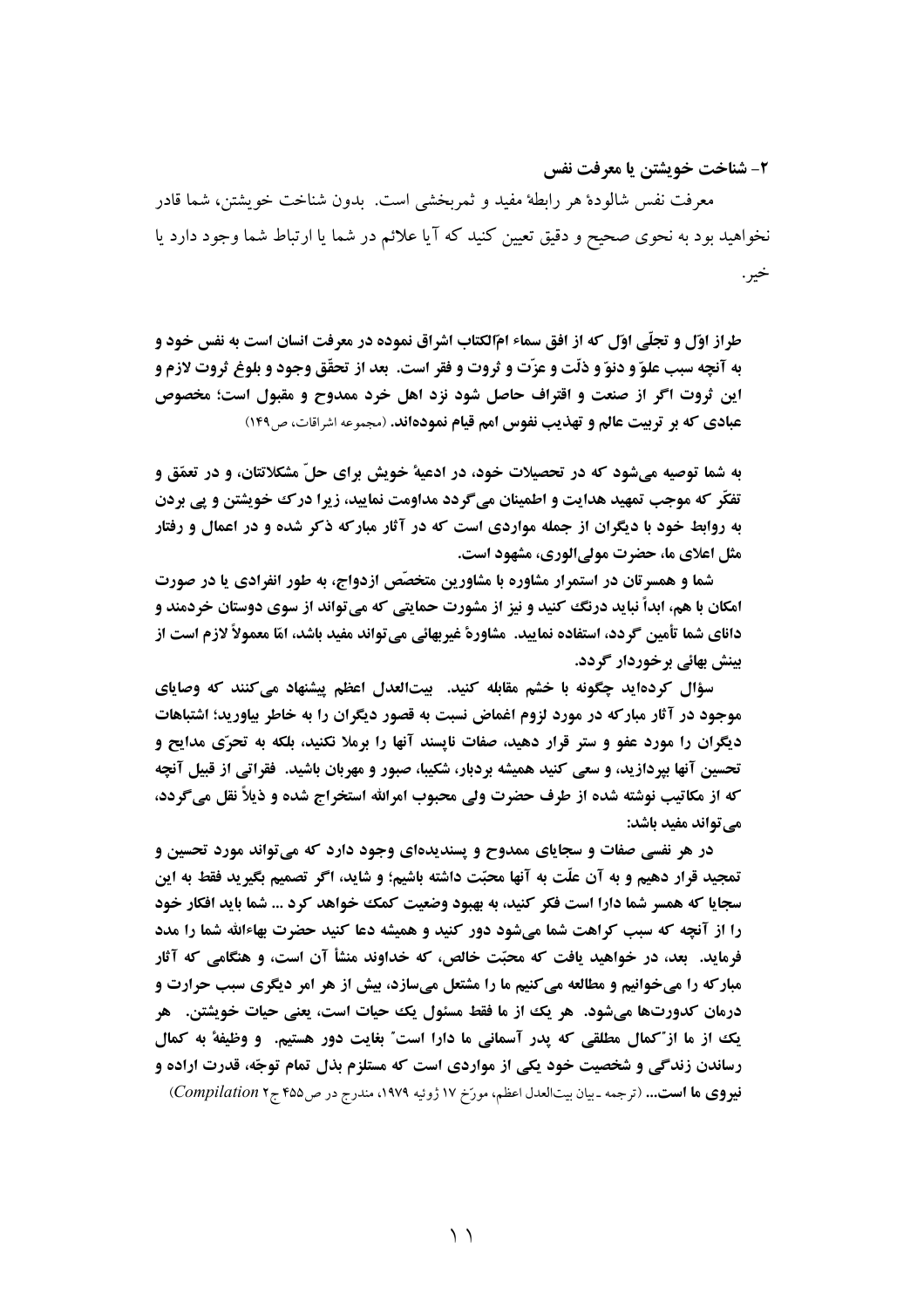۳- تسلّط بر نفس خویشتن

اي قوم به قوّت ملكوتي بر نصرت خود قيام نمائيد كه شايد ارض از اصنام ظنون و اوهام كه فيالحقيقه سبب و علَّت خسارت و ذلَّت عباد بيچارهاند پاک و طاهر گردد. آين اصنام حائلند و خلق را از علوّ و صعود مانع. (لوح دنيا؛ مجموعه الواح، ص١٨٨)

هر امری که از اعتدال تجاوز نماید از طراز اثر محروم مشاهده شود. مثلاً حرّیّت و تمدّن و امثال آن مع آن که به قبول اهل معرفت فائز است، اگر از حدّ اعتدال تجاوز نماید سبب و علّت ضرّ گو دد. (لوح مقصود، ص١٤)

جمیع از برای اصلاح عالم خلق شدهاند. لعمرالله شئونات درّندههای ارض لایق انسان نبوده و نیست. ۖ شأن انسان رحمت و محبّت و شفقت و بردباری با جمیع اهل عالم بوده و خواهد بود. (منتخباتی از آثار حضرت بهاءالله، ص ۱۴۰)

اين مسألة منازعة بقا سرچشمة جميع بلايا است و نكبت كبرى. (لوح لاهه، مكاتيب عبدالبهاء، ج٣، ص١٠٧)

#### الف ـ عفّت و عصمت

لزومي ندارد فکر خود را در درک مفاهيم عفّت و عصمت بي شائبه و کمال مطلق در ازدواج که در آثار مبارکه ذکر شده، حصر نماییم. زیرا این تعالیم در آثار مقدّسه و توقیعات حضرت ولی محبوب امرالله به وضوح تامّ و به وفور تمام مطرح و توضیح داده شده است. تصمیمگیری در مورد موضوعاتي مانند سنّ ازدواج و نحوة اجراي تعهّدات اقتصادي به عهدة خود فرد واگذار شده است. امّا، آحاد احبّاء در صورتی که در چنین مواردی احساس نیاز نمایند، نباید در مراجعه به محافل روحانی محلّی خود برای مشورت و کسب هدایت ابداً درنگ نمایند. با ازدیاد آلام و ناآرامیهایی که عالم انسانی را مبتلا نموده، و از بین رفتن محدودیتهای اخلاقی یکی پس از دیگری، احبّاء باید دریابند چگونه، با مطالعه و دعا و مناجات، بینشی واضح تر نسبت به رسالت خود بیابند و مشتاقانه تلاش نمایند زندگی خود را از تأثیر خمودت و پیبندوباری جنسی که خصیصهٔ اجتماع امروزی است مطهّر و منزّه نگه دارند و اطمینان داشته باشند که حیثیت و حُسن شهرت امر مبارکی که به آن خدمت می کنند و بسار به آن عشق میورزند، همچنان از هر آلایشی محفوظ و مصون باقی هی هافد. (ترجمه ـ مکتوب ۲۲ مه ۱۹۶۶ بیتالعدل اعظم به دو تن از احبّاء /انوار هدایت، شماره ۱۲۰۸)

و امّا در خصوص وجوه مثبت عفّت و عصمت، بيتالعدل اعظم ميفرمايند كه امر بهائي ارزش سائقة ً جنسی را تصدیق می کند و معتقد است که نهاد ازدواج به عنوان وسیلهای جهت بروز مشروع آن تأسيس شده است. ۖ بهائيان معتقد نيستند كه سائقة جنسي بايد سركوب شود بلكه بايد تحت نظم و انضباط در آید.

عفَّت و عصمت به هیچوجه به معنای عزلت گزیدن و ترک روابط انسانی نیست. بلکه نفوس را از بیعدالتی در استفاده پیوسته از روابط جنسی رهایی میبخشد. نفسی که بر سائقهٔ جنسی خود تسلّط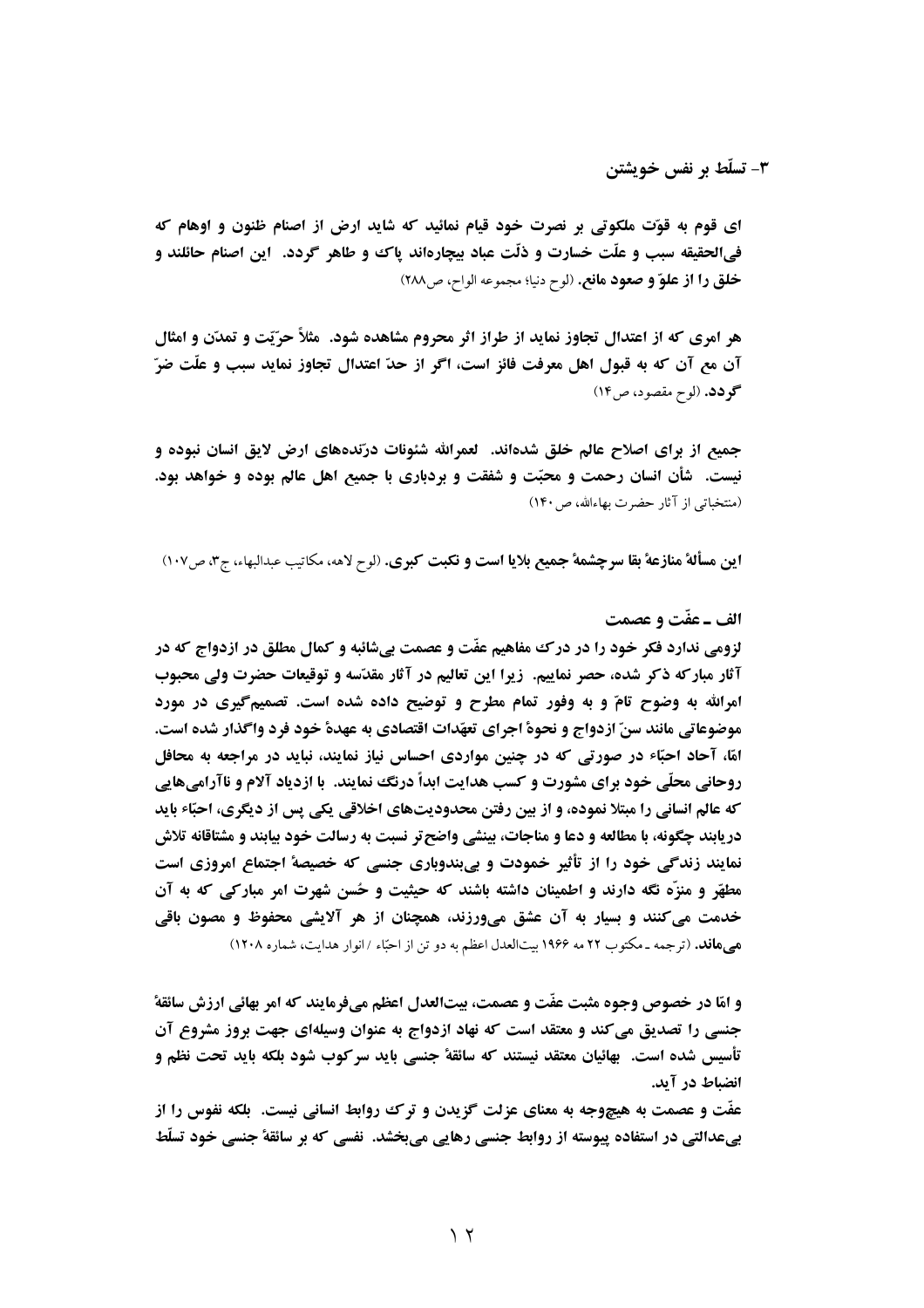تام دارد قادر است، بدون ملوّث کردن پیوند ارزشمند و پیمثیلی که باید زن و شوهر را وحدت بخشد، با بسیاری از نفوس، اعم از زن یا مرد دوستی عمیق و پایدار داشته باشد. (ترجمه ـ مکتوب ۸ مه ١٩٧٩ از طرف بیت العدل اعظم به یکی از احبّاء / Compilation of Compilations، ج١، ص٥٠)

موازين امريه، علىالخصوص در مقايسه با اخلاقيات كاملاً فاسد جهان امروز، بسيار متعالىاند. بلكه، این موازین موجد نفوسی سالم تر، مسرورتر و شریف تر، و ازدواجهایی پایدارتر و برخوردار از ثبات **بیشتر خواهند بود.** (ترجمه ـ مکتوب ۱۹ اکتبر ۱۹۴۷ از طرف حضرت ولی امرالله به یکی از احبًاء / انوار هدایت، شماره ۲۹۰'، Compilation of Compilations، ج ۱، ص ۴۹)

و امّا راجع به عفّت و عصمت؛ این یکی از خطیرترین مفاهیمی است که در این عصر تسامح و بیبندوباری با آن مواجهیم، امّا اهل بهاء، هر قدر که بذل مجهودات در این زمینه در بدایت امر مشکل به نظر برسد، باید نهایت سعی و تلاش خود را در جهت حمایت از موازین امریه به کار بَرَند. اگر جوانان دریابند، همانگونه که درک صحیح از قوانین طبیعت شخص را قادر میسازد در کمال هماهنگی با قوای کرهٔ ارض زندگی نماید، ًمقصود از احکام و موازین امر مبارک نجات دادن آنها از مسائل و مشاکل روحانی و اخلاقی است، بذل چنین مجهوداتی به مراتب آسانتر خواهد شد. (ترجمه ـ مکتوب ۱۴ ژانویه ۱۹۸۵ از طرف بیتالعدل اعظم به یکی از احبًاء / انوار هدایت، شماره ۱۲۱۶ / (۴۷ Compilation of Compilations)، ج ۱، ص ۴۷)

هنگامی که تأثیر اطاعت از احکام در زندگی فردی ملاحظه میگردد، باید به خاطر داشت که هدف از این زندگی آماده شدن برای جهان بعد است. در اینجا باید کفّ نفس و هدایت غرایز حیوانی را آموخت نه آن که بردهٔ آنها شد. زندگی در این عالم عبارت از سلسلهای از امتحانات و موفَّقيتها، ناكاميها و ترقّيّات جديد روحاني است. گاهي اوقات طيّ مسير ممكن است دشوار به نظر برسد، امّا می توان به کرّات و مرّات مشاهده کرد نفسی که در کمال استقامت از شریعت حضرت بهاءالله تبعیت می کند، هر قدر هم که سخت و دشوار به نظر برسد، رشد روحانی می یابد، در حالی که کسی که در طلب مسرّات ظاهری خود به احکام الهی بیاعتنایی می کند، مشاهده میشود پیرو اوهام و خیالات خویش است، یعنی به سعادتی که طالب آن است واصل نمیشود، ترقّیات روحانی خود را به تعویق میاندازد و غالباً مشکلات تازهای برای خود ایجاد میکند. (ترجمه ـ مکتوب ۶ فوریه ۱۹۷۳ بیتالعدل اعظم خطاب به کلّیّه محافل روحانبی ملّبی /انوار هدایت، شماره ۱۲۰۹ / Compilation، ج۱، ص۶۳)

مقصود حضرت بهاءالله از عفّت و عصمت مسلّماً بوسیدن را که در اجتماع امروز مرسوم است، شامل نمی شود. آین امر برای اخلاقیات جوانان مضرّ است و غالباً آنها را به افراط رهنمون می سازد و **امیالی را برمیانگیزد که شاید نتوانند در آن هنگام به نحوی مشروع از طریق ازدواج ارضاء نمایند و** سر کوب آن نیز بر آنها فشار عصبی وارد میآورد.

موازين امريه، علىالخصوص در مقايسه با اخلاقيات كاملاً فاسد جهان امروز، بسيار متعالىاند. بلكه، این موازین موجد نفوسی سالم تر، مسرورتر و شریف تر، و ازدواجهایی پایدارتر و برخوردار از ثبات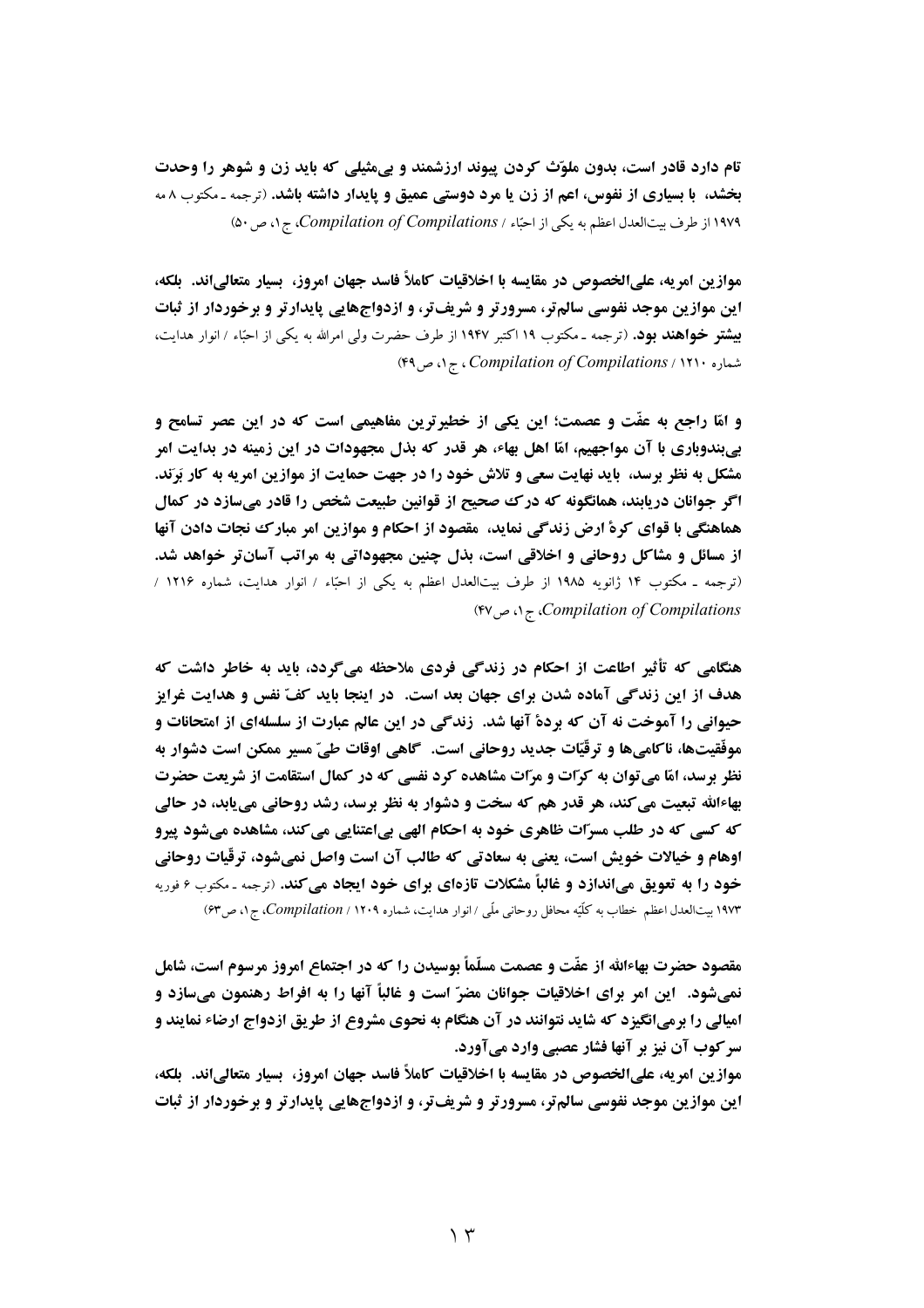**بیشتر خواهند بود.** (ترجمه ـ مکتوب ۱۹ اکتبر ۱۹۴۷ از طرف حضرت ولی امرالله به یکی از احبّاء / انوار هدایت، شماره ۲۹۰، Compilation of Compilations، ج ۱، ص ۴۹)

از جمله اموری که دنیای امروز در آن مستغرق است، افراط در اهمّیّت دادن به عشق جسمانی و فقدان ارزشهای روحانی است. احبّاء باید، حتّیالمقدور، سعی کنند این وضعیت را در ک کنند و به معیارهایی به مراتب بالاتر از موارد مورد توجّه همنوعان خود که، نمونهٔ بارز کلّیّه ادوار منحط تاریخ هستند و برای جنبهٔ کاملاً جسمانی انتخاب جفت و همسر تأکید فوقالعاده قائلند، متمسّک شوند. آنها، خارج از حیطهٔ زندگی عادّی و مشروع زناشویی، باید طالب برقراری پیوندهای محبّت و دوستی باشند که ابدی و مبتنی بر حیات روحانی انسان است نه زندگی جسمانی او. این یکی از زمینههای بسیاری است که لازم است بهائیان سرمشق و نمونه باشند و طریقی را به سوی معیار حقیقی انسانی زندگی رهنمون گردند، که روح انسان تعالی یابد و جسم او ابزاری برای روح تعالی یافتهاش باشد. بدیهی است که این مانع از برخورداری از ارتباط جنسی کاملاً عادّی از طریق کاملاً مشروع **ازدواج نخواهد بود.** (ترجمه ـ مكتوب ٢٨ سپتامبر ١٩۴١ از طرف حضرت ولي امرالله / انوار هدايت، شماره ١٢١١ / (۵۷ می $\zeta$ ه) *ج (compilation of Compilations* 

این سؤال را مطرح کردهاید که پیوند عمیق محبّتآمیز با شخصی غیر از همسر چه جایگاهی مي تواند در زندگي شخص داشته باشد؛ اين موضوع را با توجّه به تعاليم مباركه به سهولت مي توان توضیح داد. ً عفّت و عصمت، قبل و بعد از ازدواج، به روابط جنسی مشروع و پرهیز گارانه اشاره دارد؛ قبل از ازدواج پاکدامنی و عفّت مطلق، و بعد از ازدواج وفاداری به همسری که شخص انتخاب کرده است. وفاداری در کلّیّه روابط جنسی، وفاداری در قول و عمل. (ترجمه ـ مکتوب ۲۸ سپتامبر ۱۹۴۱ از طرف حضرت ولی امرالله / انوار هدایت، شماره ۲۱۲۱ / Compilation، ج ۲، ص ۴۵۸)

مکتوب مورّخ ۱۹ ژوئن ۱۹۷۳ شما را دریافت کردیم و میتوانیم در مورد مسائلی که جوانان بهائی در تلاش برای زندگی منطبق با معیارهای رفتاری بهائی با آن مواجهند درک کنیم. شاید طبیعی باشد که در محیط گمراه کننده و عاری از اخلاق که جوانان بهائی در آن رشد می کنند، احساس نیاز به هدایاتی نمایند که کدامیک از دوستیها مجاز و کدامیک غیر مجازند. آمّا، معتقدیم صدور هدایات تفصیلی در این خصوص توسّط هر یک از تشکیلات بهائی بسیار غیرحکیمانه است. جوانان بهائی باید تعالیم مبارکه در مورد عفّت و عصمت را مطالعه نمایند و با در نظر داشتن آنها از هر رفتاری که موجب تحریک شهواتی شود که آنها را به نقض تعالیم مبارکه وسوسه می کند، احتراز نمایند. در تعیین اعمالی که با توجّه به این ملاحظات برای آنها مجاز محسوب میشود، جوانان باید

از قضاوت خویش یاری جویند و از هدایات وجدان خود و توصیههای والدین خویش تبعیت نمايند.

اگر جوانان چنین تقدیس و تنزیه شخصی را با ً مدارای عاری از هرگونه عیبجویی و خُردهگیری نسبت به دیگران به هم آمیزند، در خواهند یافت نفوسی که احتمالاً به انتقاد از آنها یا حتّی استهزاء آنها پرداختهاند، به موقع خود، به آنها احترام خواهند گذشت. بعلاوه، آنها شالودهٔ محکمی برای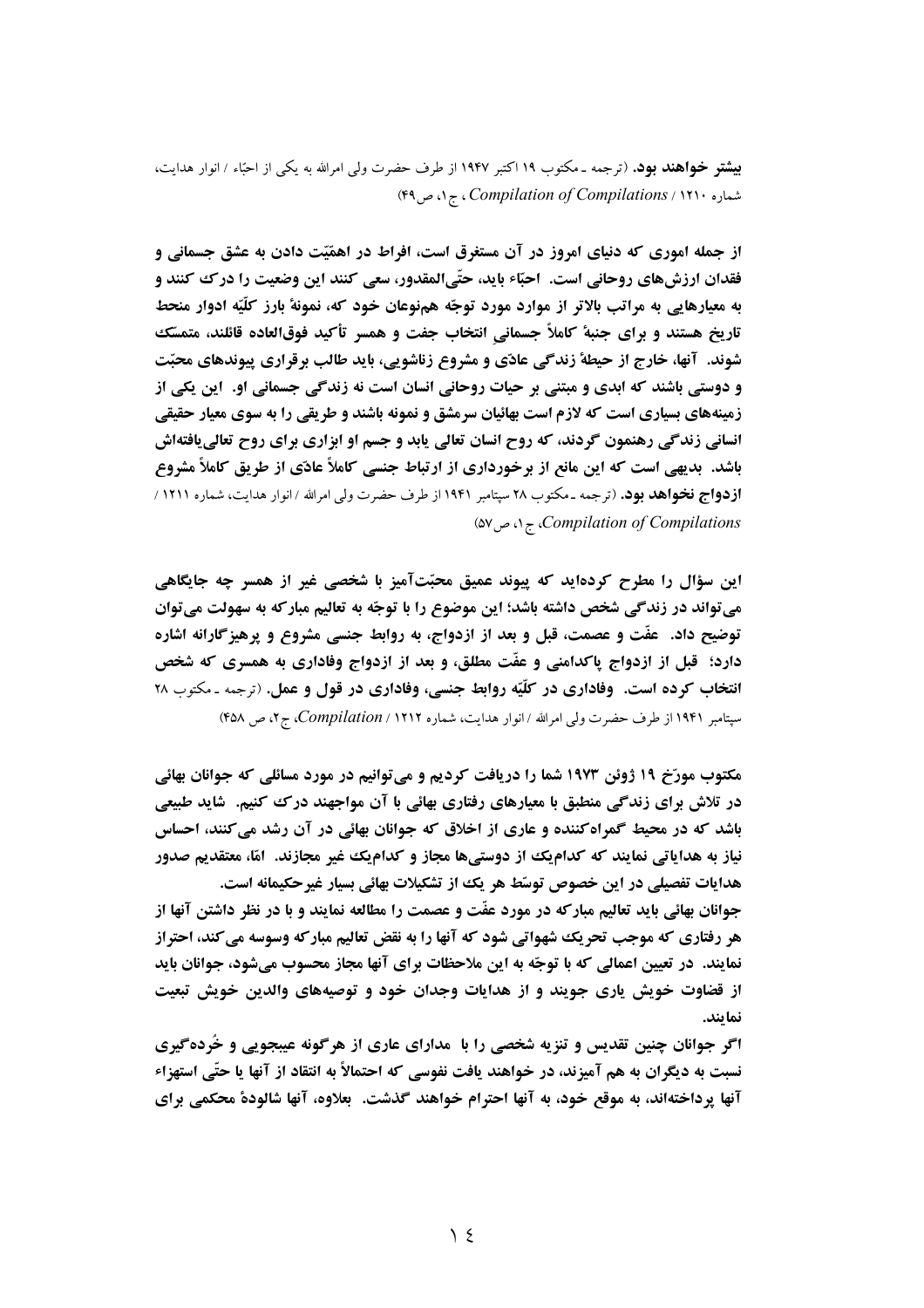سعادت زندگی زناشویی آتی خود تأمین خواهند کرد.. (ترجمه ـ مکتوب ۹ ژوئیه ۱۹۷۳ بیتالعدل اعظم به یکی از محافل روحانی محلّی)

و امّا در خصوص سؤال شما که آیا شکل مشروعی برای ارضاء عرائز جنسی خارج از حیطهٔ ازدواج وجود دارد یا خیر؛ طبق تعالیم بهائی هیچگونه روابط جنسی را نمی توان مشروع دانست مگر آن که بین اشخاصی صورت گیرد که طبق احکام و به طور قانونی ازدواج کرده باشند. خارج از زندگی زناشويي هيچگونه استفادة سالم و مشروعي از سائقة جنسي نمي توان نمود. باید از طرفی درس کفّ نفس را به جوانان بهائی آموزش داد، که وقتی عملی گردد، بلاتردید تأثیر **آموزنده و مؤثّری در ارتقاء شخصیت و اصلاح رفتار به طور اعم خواهد داشت، و از طرف دیگر باید** آنها را هدایت، بلکه تشویق نمود، که در اوان شباب و در زمانی که دارای قوای کامل جسمانی خود هستند، ازدواج نمایند. آو دیدی نیست که عوامل اقتصادی غالباً مانعی جدّی در ازدواج در عنفوان شباب محسوب می گردد امّا در اکثر موارد جز بهانهای بیش نیست و به معنای دقیق کلمه **نباید بیش از حدّ بر آن تأکید نمود.** (ترجمه ـ مکتوب ۱۳ دسامبر ۱۹۴۰ از طرف حضرت ولی امرالله به یکی از احبّاء / انوار هدایت شماره ۱۲۱۴ / Compilatin of Compilations، ج ۱، ص ۵۶)

4- رضايت والدين

انَّه قد حدَّد في البيان برضاء الطَّرفين انَّا لمَّا ارَدنا المحبَّة و الوداد و اتَّحاد العباد لذا علّقناه باذن الأبوين بعدهما لئلاّ تقع بينهم الضَّغينة و البغضاء و لنا فيه مآرب اُخرى و كذلك كان الأمر مقضيّا. (كتاب اقدس، بند ۶۵)

در توضیح این حکم حضرت ولی امرالله در توقیعی که حسبالامر مبارک صادر گشته چنین میفرمایند: جمال اقدس ابھی صریحاً میفرمایند که شرط لازم برای ازدواج بهائی تحصیل رضایت والديني است كه در قيد حيات باشند. اين شرط واجبالاجرا است، چه والدين بهائي باشند، چه نباشند؛ چه بین آنان سالهای متمادی طلاق واقع شده باشد چه نشده باشد. حضرت بهاءالله این حکم محکم را نازل فرمودند تا بنیان جامعهٔ انسانی استحکام پذیرد و روابط خانوادگی پیوندی بیشتر پابد و سبب شود که در قلوب فرزندان حسّ احترام و حقشناسی نسبت به والدینشان که آنان را جان بخشیده و روانشان را در سیر جاودانی به سوی خالق متعال رهسپار ساختهاند، ایجاد گردد. (نقل ترجمه از صفحه ۱۶۹ منضمّات کتاب اقدس / یادداشت شماره ۹۲)

اعتبار ازدواج بهائی منوط به رضایت کامل و با اختیار تامّ والدین طرفین است. اختیار والدین برای اعمال این حقّ نامحدود و بدون قید و شرط است. آنها ممکن است بر هر مبنایی از دادن رضایت خودداری کنند، و برای تصمیمی که اتّخاذ میکنند فقط در مقابل خداوند مسئول هستند. (ترجمه ـ مکتوب ۱۹۳۹رس ۱۹۳۸ از طرف حضرت ولی امرالله / Compilation of Compilations. ج ۲، ص ۴۴۴)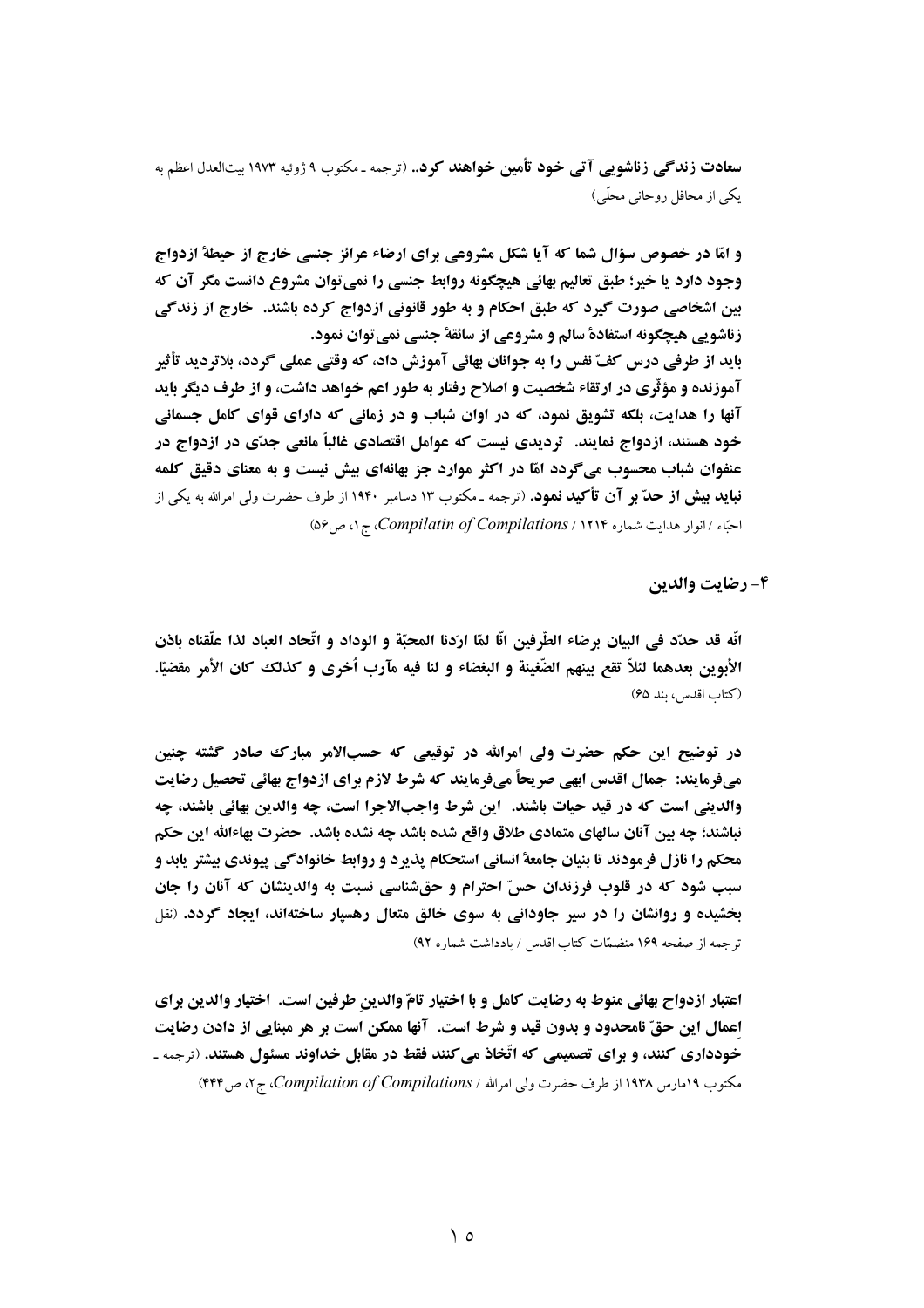امّا تزوّج به موجب شریعتالله اوّل باید که شما یکی را بیسندید بعد به رضایت پدر و مادر مرهون. قبل از انتخاب شما، آنان حقّ مداخله ندارند. (منتخباتی از مکاتیب حضرت عبدالبهاء، ج ۱، ص۱۱۵؛ شماره ۹۵ انوار هدایت، شماره ۱۲۵۵ / Compilation of Compilations، ج ۲، ص ۴۴۲)

ازدواج مشروط به رضایت طرفین و ابوین ایشان است خواه زوجه باکره باشد یا نباشد. (منضمّات کتاب اقدس، ص١۴)

در امر بهائی حق هر فردی است که بدون ادنی فشار و اجباری شریک زندگی آیندهٔ خود را انتخاب کند و آزادی والدین نیز در استفاده از حقّ خود برای دادن رضایت یا خودداری از آن، بدون قيد و شرط است. اگرچه رضايت كتبي و داراي امضاء هر يك از والدين مطلوب است، امّا در شریعت بهائی از جمله شرایط محسوب نمیشود. آمحفل روحانی مسئول باید قانع شود که رضایت به اختیار داده شود امّا نباید برای سند امضاء شده اصرار نماید. شواهد معتبر دالّ بر رضایت شفاهی کاملاً کافی است؛ بعضی از والدین به راحتی رضایت خود را شفاهاً اعلام می کنند امّا از **نوشتن رضایتنامه ابا دارند.** (ترجمه ـ مکتوب مورّخ ۱۱ آوریل ۱۹۷۸ از طرف بیتالعدل اعظم به محفل روحانی ملّی گویان / انوار هدایت، شماره ۱۲۵۳))

اساساً حكم شريعت بهائي در خصوص ازدواج، طرفين ازدواج را به كسب رضايت والدين حقيقي كه در قيد حيات هستند، ملزم مي نمايد. بعلاوه، مسئوليت والدين در اعطاء اجازه، نامحدود و بدون قيد و شرط است، امّا در ایفای این وظیفه آنها برای تصمیم خود در مقابل خداوند مسئول هستند. در صورتی که والدین در رضایتنامهٔ کتبی خود، همانطور که اشاره کردهاید، نام مشخّصی را به عنوان همسر آيندة فرزند خود تعيين نكنند، بيتالعدل اعظم ميفرمايند كه اين نامه را ميتوان يذيرفت و **اجرای مراسم ازدواج بهائی بر مبنای چنین نامهای مجاز است.** (ترجمه ـ مکتوب ۱۹کتبر ۱۹۷۵ از طرف معهد اعلی به یکی از احتّاء / انوار هدایت، شماره ۱۲۵۴)

و امّا در خصوص اقترانت با امةالله ...، عجله نكن. صبر و تأمّل لازم است تا مادرش رضايت دهد و پدر و مادر تو هم رضایت خود را اعلام کنند. این امر الهی است. در کمال استقامت حقیقی به آن متمسّك باش. فيالحقيقه در هر وضعيت و شرايطي اين احسن و اولى است. فيالواقع، پروردگارت نسبت به عباد خود کریم و رحیم است و عنقریب هر امری را تسهیل میبخشد. آمّا باید در جمیع شرایط به حبل توکّل و تفویض متشبّث شوی و هر آنچه که سبب سعادت تو باشد خداوند عنایت خواهد فرمود. او رحیم و رحمن است. چه که امور بسیاری با مشاکل مواجه شده و سپس حل شده است و مسائل بسیاری به اذن الهی حل و فصل شده است. ً محزون مباش، مغموم مگرد. تحصیل علوم را تمام کن و توجّه به حق نما و در جمیع شرایط از او طلب اعانت و صیانت کن. (ترجمه ـ بیان حضرت عبدالبهاء مندرج در صفحه ۴۵۵ جلد ثانى Tablets of Abdu'l-Baha)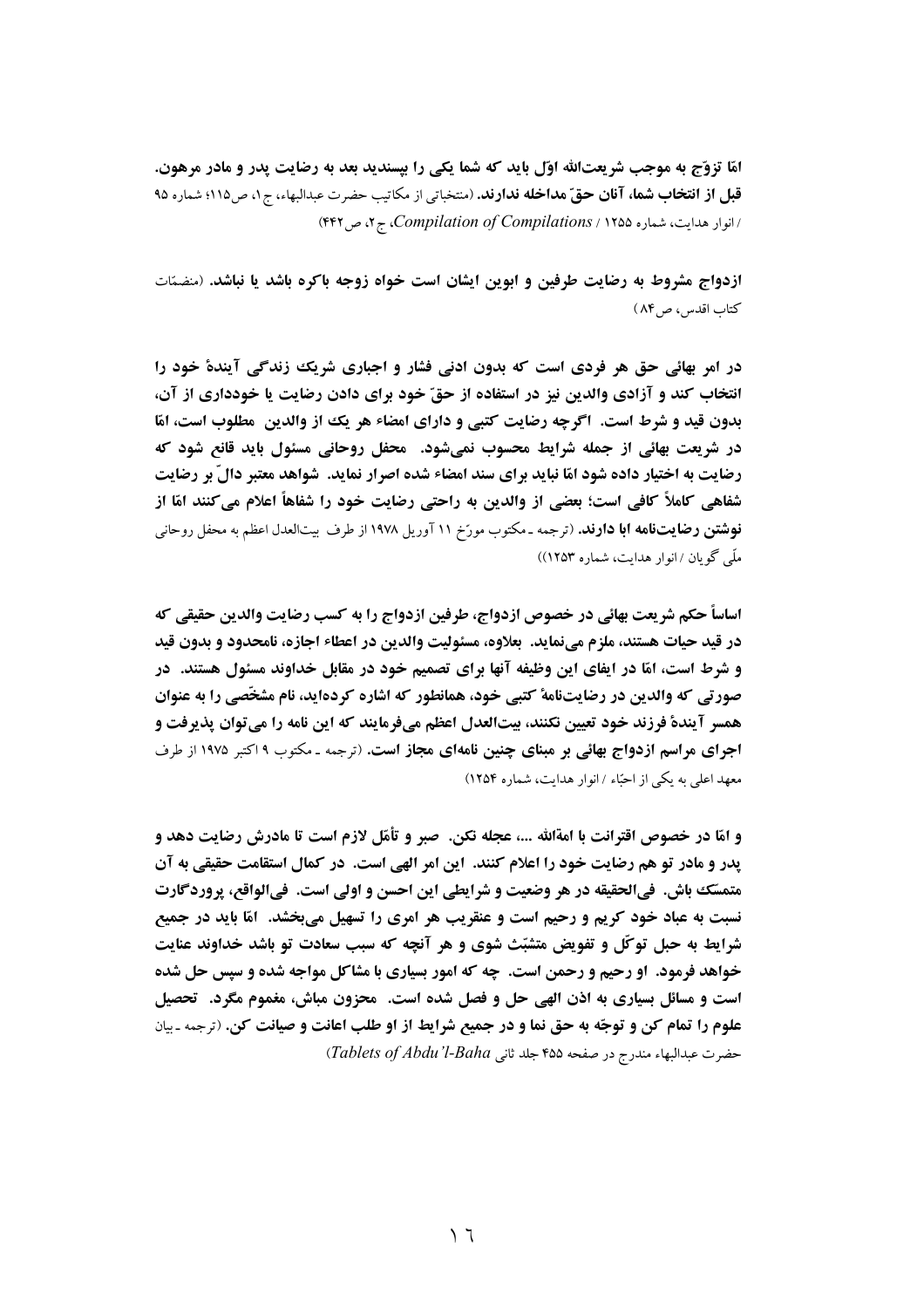مشورت بر آگاهي بيفزايد و ظنّ و گمان را به يقين تبديل نمايد. آوست سراج نوراني در عالم ظلمانی. راه نماید و هدایت کند. از برای هر امری مقام کمال و بلوغ بوده و خواهد بود و بلوغ و ظهور خرد به مشورت ظاهر و هويدا. (مائده آسماني، ج ه ص ۶۰ / گلزار تعاليم بهائي، ص ۲۷۳)

شور سبب تبصّر در امور است و تعمّق در مسائل مجهول. (امر و خلق، ج۳، ص۶۱۲ / گلزار تعالیم، ص۲۷۴)

در جميع امور به مشورت متمسّك شويد. بايد بر اين امر قويّاً تأكيد نمايي تا جميع به حبل مشورت متشبّث شوند. مقصد از ما نزّل من قلم الاعلی آن که مشورت باید در میان احبّاء کاملاً مجری گردد چه که سبب آگاهی و بیداری و منشأ خیر و سعادت بوده و هست. (ترجمه ـ بیان حضرت بهاءالله مندرج در (Compilation of Compilations)

اصل ثانی عبارت از بے طرفی و عدم تعصّب در مشورت است. اعضاء محفل باید بیاموزند که آراء و نظرات خود را با صراحت، متانت، بدون حدّت و خصومت ابراز دارند. همچنین آنها باید بیاموزند که به عقاید سایر اعضاء، بدون آزردگی خاطر یا تزییف آراء، گوش دهند. مشورت بهائی امر سهل و آسانی نیست؛ مستلزم محبّت، مهربانی، شهامت اخلاقی و تواضع است. به این ترتیب، هیچ عضوی هر گز نباید اجازه دهد که از بیان آزاد و صریح دیدگاهش به این علّت که عضو دیگر ممکن است آزرده خاطر شود، ممنوع گردد؛ و با پی بردن به این نکته، هیچ عضوی از اظهارات عضو دیگر نباید **آزرده خاطر شود.** (ترجمه ـ مكتوب ۲۶ اوت ۱۹۶۵ بیتالعدل اعظم خطاب به محفل روحانی ملّی ایتالیا / انوار هدایت، شماره ۵۹۰)

تجلَّى كامل صفاتي كه به وسيلة آن فرد مي تواند به انضباط شخصي كه لازمة مشورت موفَّقيتآميز است دست پابد، در آنچه که حضرت ولی امرالله "روحیه یک فود بهائی" عنوان فرمودهاند، نمایان است. مثلاً به نکتهای که آن حضرت در یکی از توقیعات در آغاز ولایت امر به جامعهٔ خودتان خطاب فرمودهاند توجّه كنيد، ؒهيچ چيز جز روحيه يك بهائي واقعي نميتواند ميان اصول عدالت و شفقت، آزادی و اطاعت، تقدّس حق فردی و از خودگذشتگی را آشتی دهد؛ و هوشیاری، حُسن تدبیر و احتیاط را از یک سو با رفاقت، صفا و شجاعت از سوی دیگر تلفیق کند. (ترجمه) حضرت ولی امرالله بسار شائق و طالب آن بودند که افکار آن جامعه به این میزان از بلوغ و امتیاز فائز و **واصل گودد.** (نقل ترجمه از بیانیهٔ معهد اعلی مورّخ ۲۹ دسامبر ۱۹۸۸ به احبّای آمریکا با عنوان″آزادیها و حقوق فردی در نظم جهانی حضرت بهاءالله ـ ترجمه دفتر امور احبّای ایرانی ـ آمریکایی، ویلمت، ایلینوی، ص۱۹)

این عصری است که نوع انسان باید به بلوغ برسد، و یکی از وجوه آن عبارت از قبول مسئولیت تصمیمگیری توسّط فرد، به کمک مشورت، در مورد اقدامات خود در زمینههایی است که احکام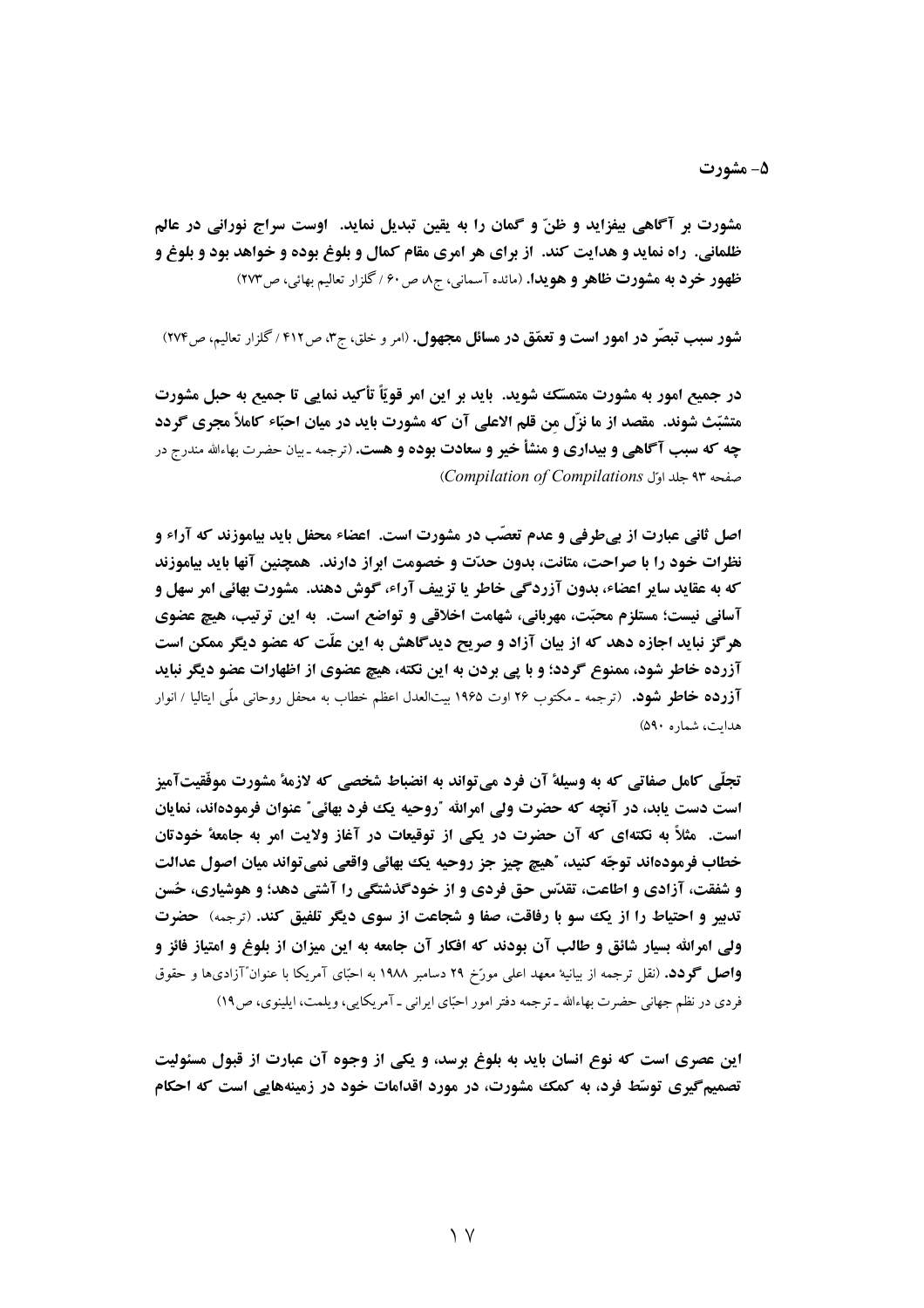**الهبي آنها را هفتوح گذاشته است.** (ترجمه ـ پيام مورّخ ۵ ژوئن ۱۹۸۸ بيتالعدل اعظم در خصوص وضع احكام تفصیلی در مواضیع اخلاقی)

روابط میان زن و شوهر باید بر اساس آرمان بهائی در مورد حیات عائله ملاحظه گردد. حضرت بهاءالله جهت تحقَّق وحدت در عالم ظهور فرمودند و وحدت بنیادی عبارت از وحدت عائله است. لهذا، هر فردي بايد ايمان داشته باشد كه مقصود از امر مبارك تقويت خانواده است نه تضعيف آن؛ و یکی از عوامل کلیدی برای تقویت وحدت عبارت از مشورت محبّتآمیز است. جوّ حاکم بر عائلهٔ بهائی، مانند جوّ حاکم بر کلّ جامعه، باید مبیّن "محور امرالله" باشد که به بیان حضرت ولی محبوب امرالله "استبدادی نیست بلکه روح متواضع رفاقت و برادری است؛ جبر و عنف نیست بلکه شوری **است از روی محبّت و توأم با صراحت.**"<sup>۱</sup> (ترجمه ـ مکتوب مورّخ ۲۸ دسامبر ۱۹۸۰ معهد اعلی با عنوان ًارتباط بین زن و شوهر" / انوار هدایت شمارههای ۷۳۴ و ۷۴۸)

بیت العدل اعظم با ملاحظهٔ مسائلی که شما و همسرتان تجربه می کنید، خاطرنشان میسازند که وحدت عائله شما بايد بر كلّيّه ملاحظات ديگر اولويت داشته باشد. حضرت بهاءالله جهت تحقّق وحدت در عالم ظهور فرمودند و وحدت بنيادي عبارت از وحدت عائله است. لهذا، هر فردي بايد ايمان داشته باشد كه مقصود از امر مبارك تقويت خانواده است نه تضعيف آن. فيالمثل، خدمت امر مبارک نباید سبب غفلت از خانواده شود. آنچه که حائز اهمّیّت میباشد این است که اوقات خود را به نحوی تنظیم نمایید که حیات خانوادهٔ شما در کمال وفاق و اتّفاق باشد و اهل بیت شما از توجّهي که نياز دارد برخوردار گردد.

حضرت بهاءالله بر اهمّیّت مشورت نیز تأکید فرمودند. ما نباید تصوّر کنیم که این روش ارزشمند تلاش برای یافتن راه حلّ منحصر به تشکیلات اداری امر مبارک است. مشورت خانوادگی که با بحث و مذاکرهٔ کامل و صریح صورت میگیرد و با روح آگاهی لازم برای اعتدال و میانهروی جان تازهای مییابد، میتواند نوشدارویی برای اختلافات خانگی باشد. خانمها نباید سعی کنند بر همسرانشان سُلطه یابند، و شوهران نباید طالب تفوّق بر همسرانشان شوند... (ترجمه ـ مکتوب اوّل اوت ۱۹۷۸ از طرف بیت العدل اعظم / Compilation of Compilations، ج ۲، ص ۳۸۳ و ۴۵۳)

۶- برابري و عدالت

مقصود حضرت ولی امرالله در بیان نظرات خود در خصوص روابط والدین و فرزندان، زنان و شوهران در آمریکا این است که در کشور مزبور فرزندان تمایل دارند بیش از حدّ از آمال و امیال والدین خود مستقلّ باشند و برای آنها احترام لازم را مرعی نمیدارند. همچنین زنان، در بعضی از موارد، تمایل دارند به میزان ناعادلانهای بر شوهرانشان سُلطه داشته باشند، که، البتّه، به همان اندازه صحیح نیست که شوهران بخواهند بر همسرانشان تسلّط داشته باشند. (مکتوب ۲۲ ژوئیه ۱۹۴۳ از طرف حضرت ولي امرالله / Compilation of Compilations، ج ١، ص ۴٠۵ و ۴١۵؛ ج ٢، ص ٣٨٢)

<sup>&</sup>lt;sup>1</sup> توضيح مترجم: ترجمه بيان حضرت ولي امرالله از صفحه ٢٩٧ بهاءالله و عصر جديد نقل شد.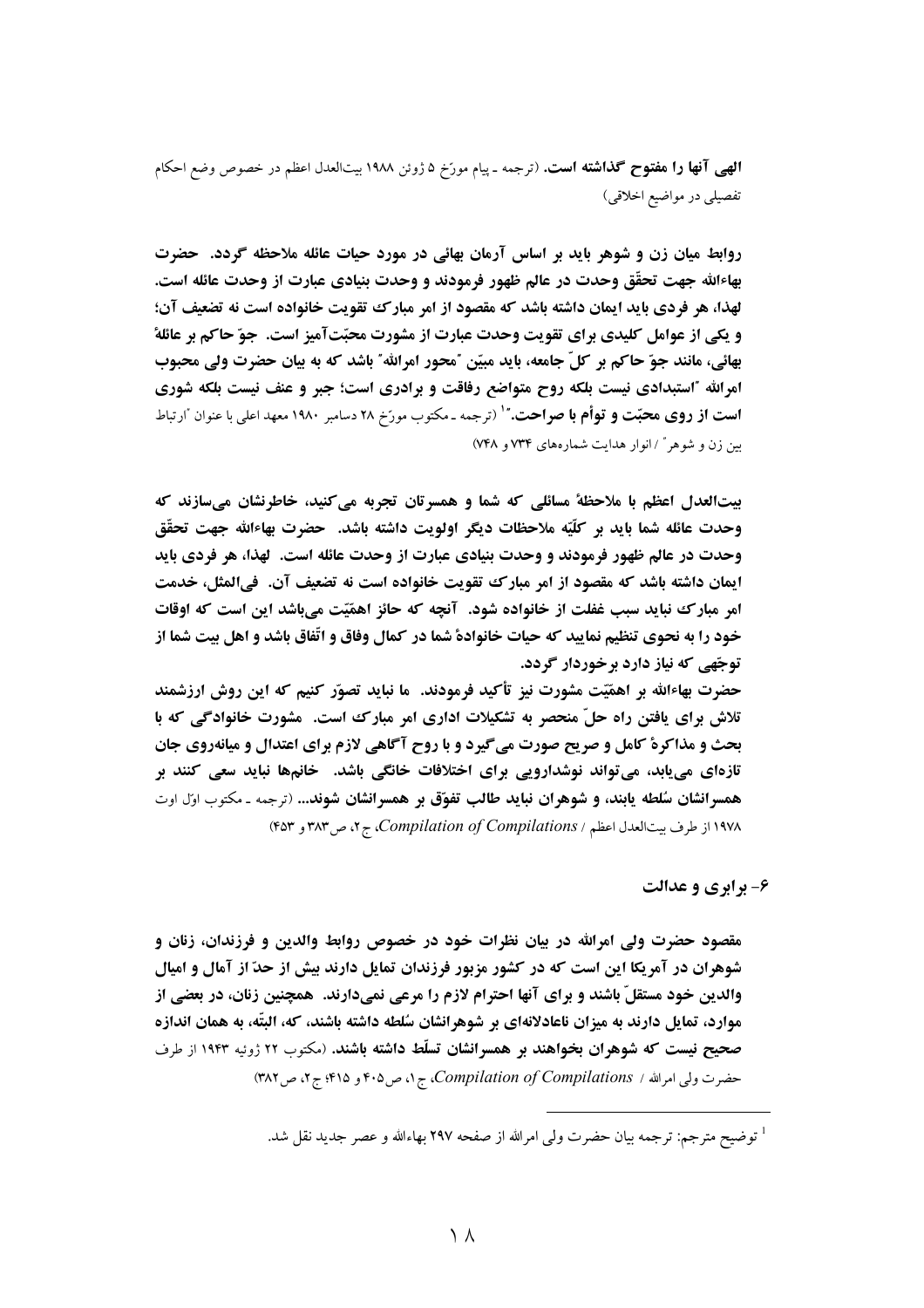فرودستی و انقیاد سیستماتیک زنان در هر یک از زمینههای زیر به طرز ناخوشایندی مشهود است: ۱) تحصیل؛ ۲) خشونت و سوء رفتار در منزل و در اجتماع؛ ۳) تبعیض در فرصتهای تولید درآمد؛ ۴)تصمیمگیری در خانواده؛ ۵)نابرابری در ساختاری قدرت اقتصادی و سیاسی، یا حتّی حذف شدن از آن؛ تسلُّط و ادارهٔ درآمد خانواده (و استفادههای بیشمار از آن) توسُّط مردان خانواده؛ و(۷) مسئولیت تربیت فرزندان که به تنهایی بر عهده زنان است بدون آن که از لحاظ اجتماعی از آن حمايت شود. مقهوريت زنان در هر يك از اين زمينهها نتيجهٔ تركيب تقريباً غامض و تفكيكنايذير قوانین، نگرشها، ترتیبات و روشهای نهادی، ساختارهای اقتصادی و سکوتهای حقوقی است. در هر یک از این زمینهها، احکام صریح و اصول اجتماعی بهائی که نابرابری متداولی را که سرسختانه حتّى بعد از اصلاحات چشمگير و باصلابت حقوقي باقي ماندهاند، مدّ نظر قرار داده به آن مي پردازد، نظام و ساختارهای ظالمانه را تضعیف کرده به تحلیل می برد. احکام و اصول بهائی از دیدگاه فرصت برابر برای ایجاد جوامعی که به نحوی سیستماتیک و نهادین برای مقام مادری و نیز مشارکت زنان در امور عمومی ارزش قائلند، به مراتب فراتر است. این جوامع مظهر اصل زنانهٔ "اخلاقیات توجّه ومراقبت ؒ و اصل مردانهٔ 'اخلاقیات حقوق ؒ است که هم در جهت حفظ روابط و هم برای قو**ويج عدالت تلاش مي كند، .** (ترجمه ـ بيانيه ٢۶ اوت ١٩٩۵ جامعه بين|لملل<sub>ي</sub> بهائي در خصوص "ايجاد ساختارهای نهادین حقوقی برای برابری جنسی)

هر ناظر بی طرفی، تساوی زن و مرد را از لوازم اساسی برای تفکّر واقع بینانه نسبت به آسایش کرهٔ زمین و مردم آن میداند. این نکته حاکی از حقیقتی دربارهٔ طبیعت انسان است که در طیّ قرون و اعصار، در دوران کودکی و نوجوانی بشر ناشناخته مانده است. حضرت بهاءالله فرمودهاند، "اناث و ذکور عندالله واحد بوده و هست." از نظر عقلی فرقی میان زن و مرد نیست. اگر در گذشته نابرابری میان زن و مرد اجتنابنایذیر بود، امروز که بشر در آستانهٔ بلوغ قرار گرفته، دیگر چنین ناہ ابریھایی را نمی توان موجّه دانست. برای موفّقیت در کوشش هایی که به منظور طرحریزی و آجرای توسعه و عمران جهانی معمول شده، برقرار کردن تساوی کامل میان زن و مرد در همه شؤون زندگی و در جمیع سطوح جامعه حائز اهمّیّت اساسی است. ( بیانیه ۳ مارس ۱۹۹۵ جامعه بین المللی بهائي تحت عنوان رفاه عالم انساني)

بيت|لعدل اعظم اين نكته را مطرح ميفرمايند كه كلَّيّه بيانات مندرج در آثار مباركه در خصوص زمینههای مشخَّص رابطه بین زنان و مردان باید با توجّه به اصل کلّی برابری بین زن و مرد که به نحوی مؤکّد و واضح مکرّراً در آثار مبارکه توضیح و تشریح شده، ملاحظه گردد. حضرت عبدالبهاء در یکی از الواح مبارک تصریح می،فرمایند، "در این عصر ربّانی فیوضات الهی عالم نساء را احاطه نموده است. تساوی رجال و نساء، جز در موارد جزئی، کاملاً و قطعیّاً اعلام شده است. تمایز فيمايين بالمرّه مرتفع گشته و زائل شده است."(ترجمه) تفاوت زنان و مردان در بعضي از ويژگيها و وظائف، حقيقت اجتنابنايذير طبيعت است. نكته مهم آن است كه حضرت عبدالبهاء چنين <mark>نابر ابریهایی را جزئی محسوب میدارند.</mark> (ترجمه ـ مکتوب ۲۸ دسامبر ۱۹۸۰ معهد اعلی در مورد روابط بین زن و شوهر)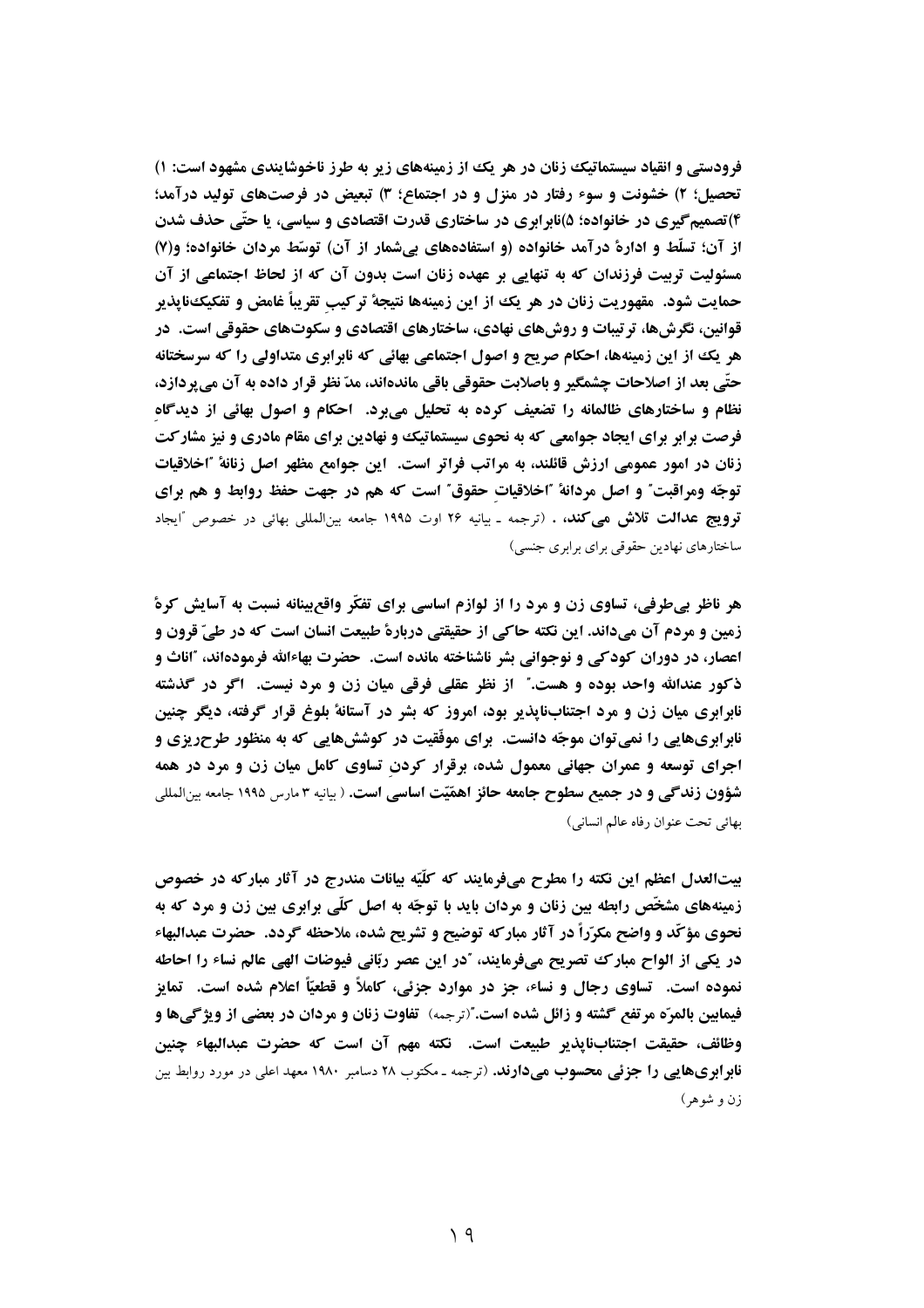عقد بهائي ارتباط بين طرفين است و تعلَّق خاطر بين جهتين. ولي بايد نهايت دقَّت بنمايند و بر اخلاق همديگر واقف شوند و عهد وثيق ارتباط ابدي حاصل شود و مقصد الفت و رفاقت و وحدت و حيات سرمدي باشد ... عقد حقيقي بهائيان اين است كه بايد بين طرفين روحاً جسماً التيام تامّ حاصل گردد تا در جمیع عوالم الهی اتّحاد ابدی داشته باشند و حیات روحانی یکدیگر را ترقّی دهند. این است عقد بهائی. (منتخباتی از مکاتیب حضرت عبدالبهاء، ص١١٥؛ شماره ٨۶)

در این عصر رحمانی تعصّبات جاهلیّه بِکلّی زائل گشته است. لهذا اقتران خانم ... با جناب .... مجاز است؛ امّا خانم ... بايد شب و روز تلاش كند تا مانند كنيز عزيز الهي، خانم .... بتواند همسرش را هدایت کند. او نباید آرام گیرد تا آن که او را علاوه بر حیات جسمانی شریک روحانی خود سازد. ازدواج بهائی اتّحاد حقیقی و مبنی بر رضایت کامل طرفین است. در هر حال بایستی نهایت دقّت مبذول دارند و به اخلاق یکدیگر آگاهی حاصل کنند، به طوری که عهد و پیمان آنان ارتباط ابدی گردد و مقصدشان اتّحاد و محبّت و دوستی و حیات دائمی باشد. ً عروس بایستی در مقابل داماد و چند نفس ديگر بگويد، "انّا كلَّ لله راضيات" و داماد بگويد، "انّا كلَّ لله راضون." اين است ازدواج **بهائی.** (نقل ترجمه از فصل هفتم کتاب درگه دوست، ترجمه ابوالقاسم فیضی)

موازين امريه، علىالخصوص در مقايسه با اخلاقيات كاملاً فاسد جهان امروز، بسيار متعالىاند. بلكه، این موازین موجد نفوسی سالم تر، مسرورتر و شریف تر، و ازدواجهایی پایدارتر و برخوردار از ثبات **بیشتو خواهند بود.** (ترجمه ـ مکتوب ۱۹ اکتبر ۱۹۴۷ از طرف حضرت ولی امرالله به یکی از احبّاء / انوار هدایت، شماره ۲۹۰، Compilation of Compilations، ج ۱، ص ۴۹)

این تقدیس و تنزیه با شئون و مقتضیات آن از عفّت و عصمت و پاکی و طهارت و اصالت و نجابت مستلزم حفظ اعتدال در جمیع مراتب و احوال از وضع پوشش و لباس و ادای الفاظ و کلمات و استفاده از ملکات و قرائح هنری و ادبی است؛ همچنین توجّه و مراقبت تامّ در احتراز از مشتهیّات نفسانیّه و ترک اهواء و تمایلات سخیفه و عادات و تفریحات رذیلهٔ مفرطهای است که از مقام بلند انسان بکاهد و از اوج عزّت به حضیض ذلّت متنازل سازد و نیز مستدعی اجتناب شدید از شرب مسكرات و افيون و ساير آلايشهاي مضرّه و اعتيادات دنيّه نالايقه است. اين تقديس و تنزيه هر امری را که منافی عفّت و عصمت شمرده شود، خواه از آثار و مظاهر هنر و ادب و یا پیروی از طرفداران خلع حجاب و حرکت بلااستتار در مرآی ناس و یا آمیزش بر طریق مصاحبت و یا بیوفائی در روابط زناشویی و به طور کلّی هر نوع ارتباط غیرمشروع و هر گونه معاشرت و مجالست منافی با احکام و سنن الهیّه را محکوم و ممنوع مینماید و به هیچ وجه با اصول و موازین سیّئه و شئون و آداب غیرمرضیّهٔ عصر منحطّ و رو به زوال کنونی موافقت نداشته بلکه با ارائهٔ طریق و اقامهٔ برهان و دلیل، بطلان این افکار و سخافت این اذکار و مضارّ و مفسدت اینگونه آلودگیها را عملاً مکشوف و هتک احترام از نوامیس و مقدّسات معنویّه منبعث از تجاوزات و انحرافات مضلّه را ثابت و ه**دلّل هي سازد.** (ظهور عدل الهي، ص٣٣)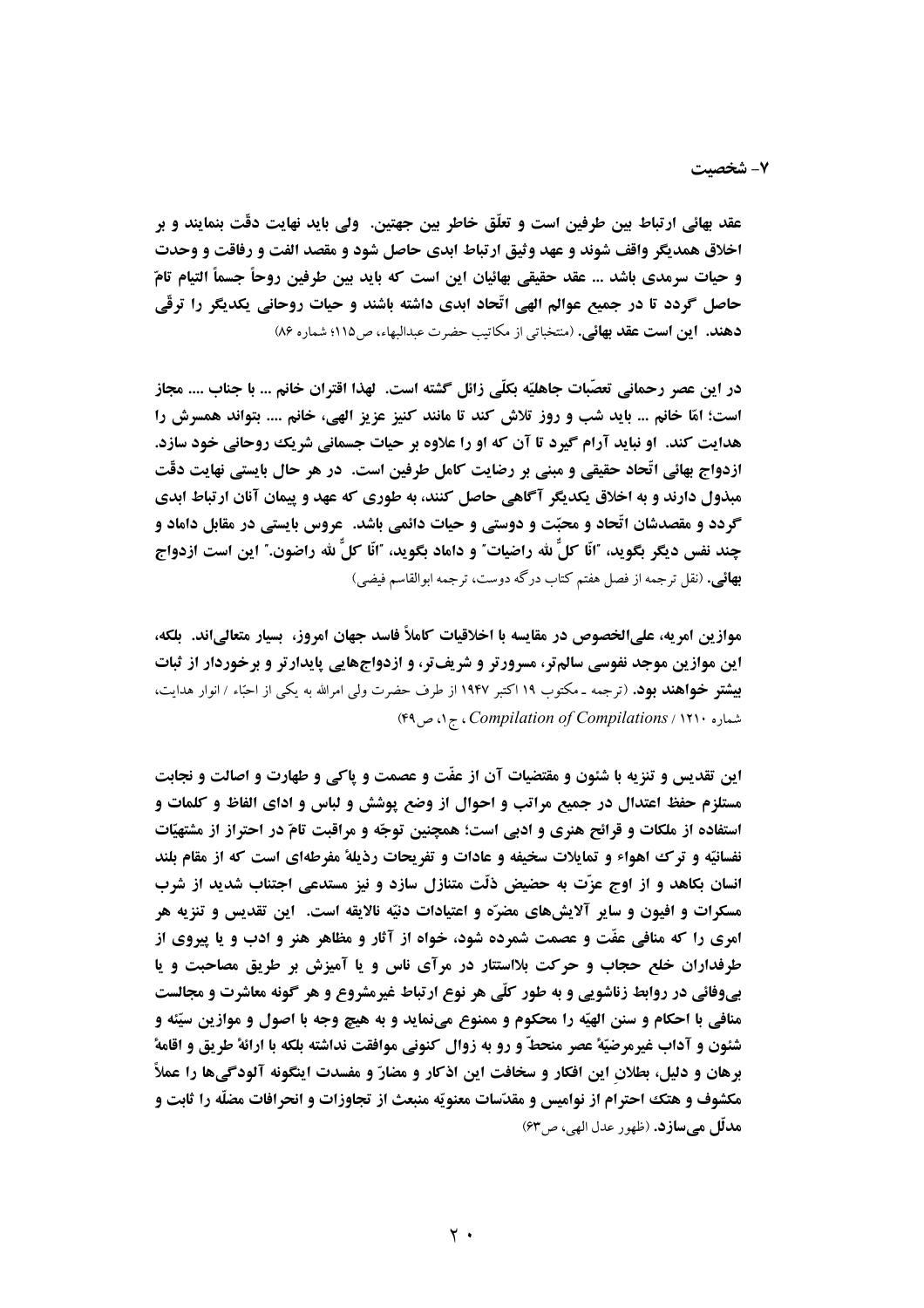امانت عندالحقّ اساس دين الهي است و بنياد جميع فضائل و مناقب است. اگر نفسي از آن محروم ماند از جمیع شئون محروم. با وجود قصور در امانت از ایمان و دیانت چه ثمری و چه اثری و چه **نتيجه و چه فائدهاي.** (گلزار تعاليم بهائي، ص26 به نقل از اخلاق بهائي، ص۴۸)

از فضائل بسیاری که در آثار مقدّسهٔ بهائی ذکر شده که فرد به یرورش و ترویج آن تشویق می گردد، امانت در رتبه اولی واقع شده است. حضرت بهاءالله میفرمایند که راحت واطمینان خلق عالم، ثبات در هر امری از معاملات بشری و هر قراردادی که مورد مذاکره واقع شود، و هر سعی و تلاشی که مبذول گردد ـ به امانت منوط بوده و هست. امانت، چه در منزل، چه محلّ کار، در جامعه یا در امور تجاری و سیاسی، در قلب جمیع معاملات و قراردادهای سازنده است. در حفظ وحدت بین ملل و امم گوناگون نقشی کلیدی دارد. گهذا، هر سعی و کوششی برای توسعه باید در وهلهٔ اولی هدفش القاء امانت در افراد، جوامع و نهادهای ذی بط باشد. (ترجمه ـ بیانیه ۱۸ فوریه ۱۹۹۸ جامعهٔ بین المللی بهائی با عنوان "ارزش قائل شدن برای روحانیات در امر توسعه")

## ب ـ صبر و بردباری

مایلم شما را، بالاخصّ نسبت به ادعیه ایشان جهت هدایت شما در رابطه با برنامهٔ پیشنهادی برای حصول وحدت در ازدواج دکتر ... اطمینان دهم. ً محبوب عالم در اتَّخاذ تصمیم صحیح، شما را تأیید فرماید و شما را از اضطراب و المی که اقدامی بیش از حدّ عجولانه در مواردی از این قبیل مسلَّماً موجد آن خواهد شد، مصون و محفوظ نگاه دارد. شما باید به این مسأله، که با آیندهٔ شما ارتباطی حیاتی دارد، توجّه کاملی که شایستهٔ آن است مبذول دارید، و جمیع جوانب امر را با دقّت **و بی طرفانه بررسی نمایید. اتّخاذ تصمیم نهایی به عهدهٔ شما و دکتر ... است.** (ترجمه ـ از طرف حضرت ولی امرالله به تاریخ ۱۷ ژانویه Compilation of Compilations / ۱۹۳۹، ص۴۴۶). ج۲، ص۴۴۶

#### خدمت

امّا عبارتی که به تو مرقوم نمودهام که خود را وقف در خدمت امرالله نما؛ مقصود این است که فکرت را حصر در تبلیغ امر کن و شب و روز به تعالیم و وصایا و نصایح حضرت بهاءالله پرداز و این منافي ازدواج نه. ميشود قريني قبول نمائي و به خدمت امرالله نيز پردازي. هيچ يک مانع ديگري نیست. باری، وقت را غنیمت دان؛ فرصت از دست مده؛ از خدا بخواه که در این جهان ظلمانی شمعی روشن شوی و سبب هدایت جمّی غفیر گردی. (منتخباتی از مکاتیب حضرت عبدالبهاء، ج ۱، ص۹۸)

حضرت ولی امرالله برای حلّ مسائل شما دعا خواهند فرمود. آیشان برای شفای پسر شما، و برای سعادت و وحدت خانواده شما دست به دعا بر خواهند داشت. اساس واقعی وحدت عبارت از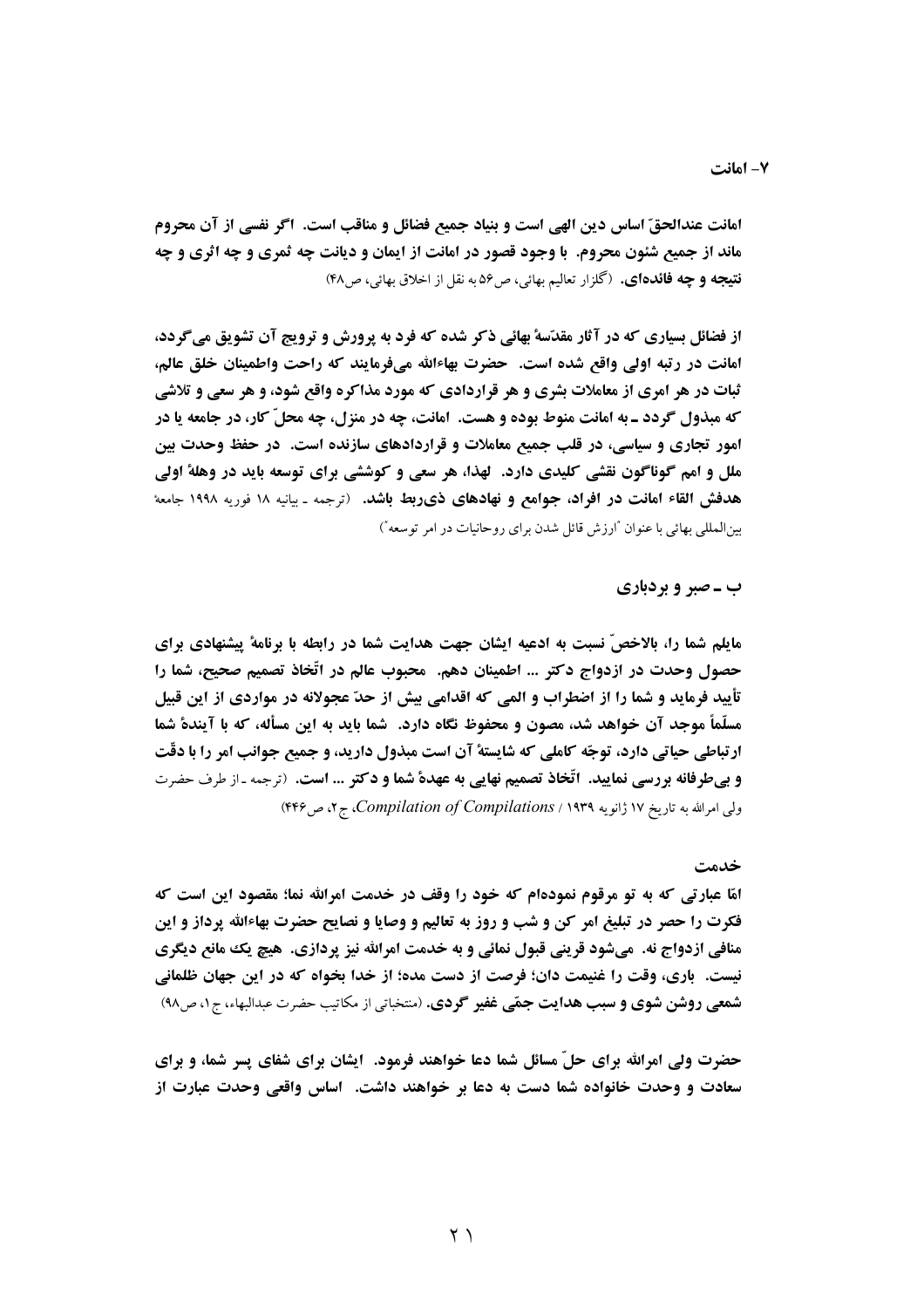خدمت است، و ایشان امیدوارند که کلّیّه اعضاء با بذل مساعی تازه به تبلیغ امر مبارک قیام کنند. (ترجمه ـ مكتوب ۶ سپتامبر ۱۹۵۶ از طرف حضرت ولي امرالله / Compilation of Compilations، ج۲، ص ۴۵۲)

# **پیوند روحانی و جسمانی**

عفَّت و عصمت، قبل و بعد از ازدواج، به روابط جنسی مشروع و پرهیزگارانه اشاره دارد؛ قبل از ازدواج یا کدامنی و عفّت مطلق، و بعد از ازدواج وفاداری به همسری که شخص انتخاب کرده است. وفاداری در کلّیّه روابط جنسی، وفاداری در قول و عمل. از جمله اموری که دنیای امروز در آن مستغرق است، افراط در اهمّیّت دادن به عشق جسمانی و فقدان ارزشهای روحانی است. احبّاء بايد، حتّىالمقدور، سعى كنند اين وضعيت را درك كنند و به معيارهايي به مراتب بالاتر از موارد مورد توجّه همنوعان خود که، نمونهٔ بارز کلّیّه ادوار منحط تاریخ هستند و برای جنبهٔ کاملاً جسماني انتخاب جفت و همسر تأكيد فوقالعاده قائلند، متمسّك شوند. آنها، خارج از حيطةً زندگي عادّی و مشروع زناشویی، باید طالب برقراری پیوندهای محبّت و دوستی باشند که ابدی و مبتنی بر حیات روحانی انسان است نه زندگی جسمانی او. این یکی از زمینههای بسیاری است که لازم است بهائیان سرمشق و نمونه باشند و طریقی را به سوی معیار حقیقی انسانی زندگی رهنمون گردند، که روح انسان تعالی یابد و جسم او ابزاری برای روح تعالی یافتهاش باشد. بدیهی است که این مانع از برخورداری از ارتباط جنسی کاملاً عادّی از طریق کاملاً مشروع ازدواج نخواهد بود. (ترجمه ـ مكتوب ٢٨ سپتامبر ١٩۴١ از طرف حضرت ولي امرالله / انوار هدايت، شماره ١٢١١ / Compilation of / ١٢١١ (۵۷ Compilations)، ج ۱، ص ۵۷)

و على الخصوص اقتران انسان به انسان، بالاخصّ اگر به محبّت حضرت يزدان شود وحدت اصليّه **جلوه نماید و محبّت رحمانیّه تأسُّس جوید.** (منتخباتی از مکاتیب حضرت عبدالبهاء، ج۱، ص۱۱۶)

زیرا تعالیم امر بهائی نه فقط امکان داشتن دو همسر در آن واحد را منتفی میداند، بلکه، در عین مجاز دانستن طلاق، آن را عملي قبيح تلقّي مي كند كه صرفاً در شرايطي استثنايي و هنگامي كه موارد بسیار حادّی، به مراتب مهمتر و حادّتر از مسائلی مانند عدم جذّابیت ظاهری یا ناسازگاری و ناهماهنگی در روابط جنسی، مطرح باشد، باید به آن متوسّل شد. نهاد ازدواج، که توسّط حضرت بهاءالله تأسیس شده، در حالی که برای جنبهٔ جسمانی عقد اتّحاد زناشویی اهمّیّت قائل است، آن را در رتبهٔ ثانی اهمّیّت نسبت به اهداف و وظائف اخلاقی و روحانی میداند که به عنایت حکیمانه و محبّتآمیز الهی در آن به ودیعه گذاشته شده است. تنها زمانی که به هر یک از این ارزشها اهمّیّتی را که در خور آنها است داده شود، و فقط بر مبنای تحتالشّعاع قرار گرفتن وجه جسمانی نسبت به جنبهٔ اخلاقی، و وجه جنسی نسبت به جنبهٔ روحانی، می توان از زیادهرویها و بیبندوباریهایی که در کمال تأسّف در عصر منحطّ ما در روابط زناشویی مشاهده میشود، اجتناب نمود، و حیات خانوادگی را به طهارت و تقدّس اصلی خود باز گرداند، و وظیفهٔ حقیقی را که این نهاد برای آن توسّط ذات الوهيت تأسيس شده، ايفا نمود.

حضرت ولی امرالله مشتاقانه دعا خواهند فرمود که، با کسب الهام و هدایت از چنین معیاری الهی و با کسب نیرو از تأییدات و امدادات لاریبیه حضرت بهاءالله، بتوانید به نحوی رضایتبخش روابط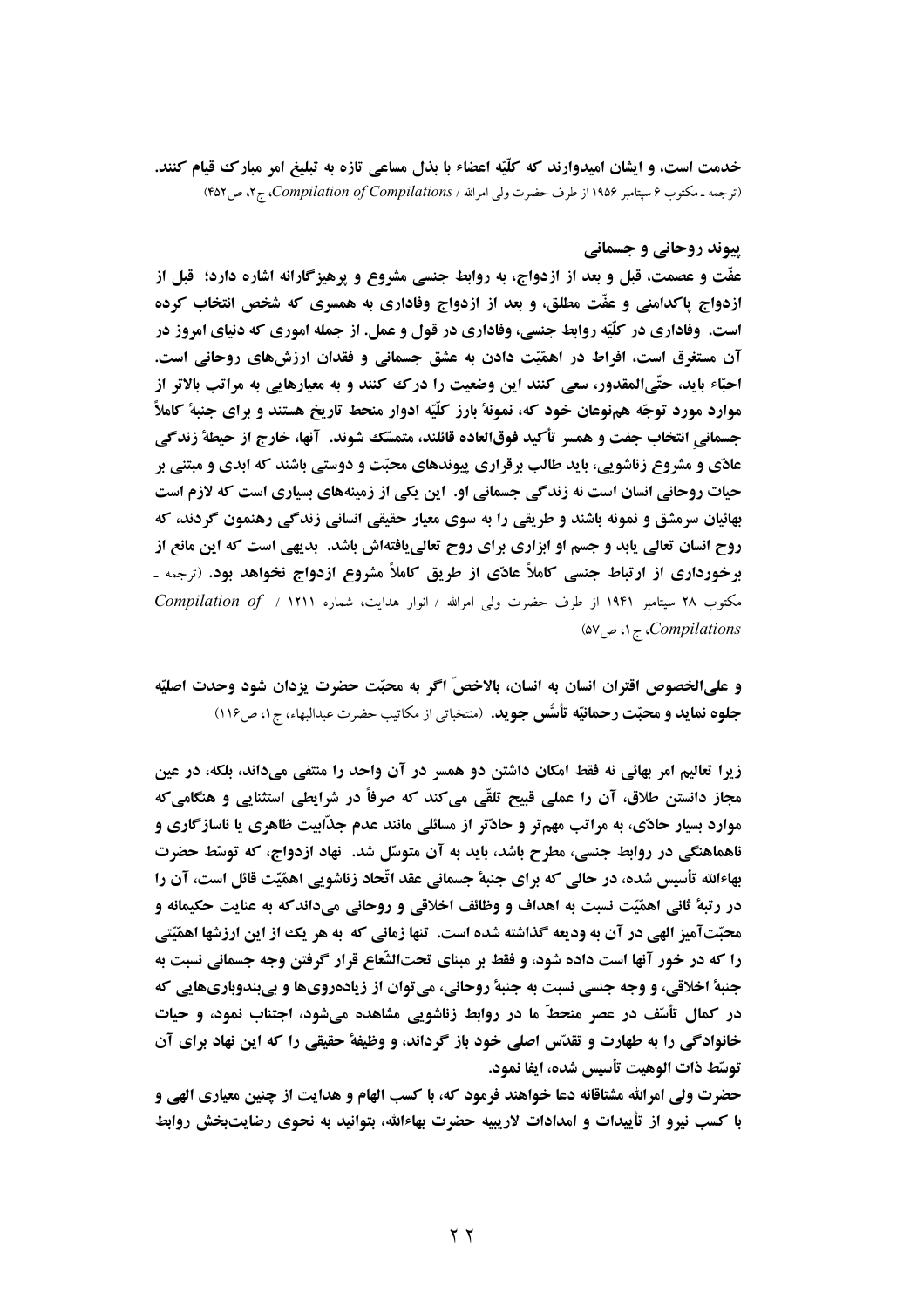خود با اشخاص مورد نظر را اصلاح نمایید، و به این ترتیب به راه حلّ صحیحی برای این مسألهٔ زندگی خود که فی الحقیقه معضلی محسوب، دست یابید. (ترجمه ـ مکتوب ٨ مه ١٩٣٩ از طرف حضرت ولی امرالله مندرج در جلد دوم Compilation of Compilations، ص۴۴۶؛ ج۱، ص۲۴۰ / انوار هدایت، شماره ۱۲۸۰)

حضرت بهاءالله امر ازدواج را به عنوان طریق صحیح و طبیعی زندگی به جمیع نفوس توصیه فرمودهاند. امّا، هیکل مبارک بر ماهیت روحانی آن نیز تأکید وطید فرمودهاند، که، اگرچه مانع از زندگی جسمانی عادّی نیست، اساسی ترین وجه ازدواج محسوب می گردد. این امر که دو فرد باید در کمال محبّت و اتّفاق با یکدیگر زندگی کنند اهمّیّتی به مراتب بیشتر از آن دارد که در آتش شهوت و هوس نسبت به یکدیگر بسوزند. مورد اوّل صخرهای است قوی که میتوان در زمان نیاز به آن تکّیّه کرد؛ دیگری امری کاملاً گذرا و موقّت است که هر آن ممکن است زائل و فانی شود. (ترجمه ـ مكتوب ٢٠ ژانويه ١٩۴٣ از طرف حضرت ولي امرالله / انوار هدايت، شماره ٢٢٩٨ / Compilation of / ١٢۶٨ Compilations، ج۱، ص۴۰۴)

عقد بهائي ارتباط بين طرفين است و تعلَّق خاطر بين جهتين. ولي بايد نهايت دقَّت بنمايند و بر اخلاق همديگر واقف شوند و عهد وثيق ارتباط ابدي حاصل شود و مقصد الفت و رفاقت و وحدت و حيات سرمدي باشد ... عقد حقيقي بهائيان اين است كه بايد بين طرفين روحاً جسماً التيام تامّ حاصل گردد تا در جمیع عوالم الهی اتّحاد ابدی داشته باشند و حیات روحانی یکدیگر را ترقّی دهند. این است عقد بهائی. (منتخباتی از مکاتیب حضرت عبدالبهاء، ص ١١٥؛ شماره ٨۶)

در میان خلق ازدواج عبارت از ارتباط جسمانی است و این اتّحاد و اتّفاق موقّت است؛ زیرا فرقت جسمانی عاقبت مقرّر و محتوم است. ولکن ازدواج اهل بهاء باید ارتباط جسمانی و روحانی هر دو باشد. زیرا هر دو سرمست یک جامند و منجذب به یک طلعت بیمثال؛ زنده به یک روحند و روشن از یک انوار. این روابط روحانیّه است و اتّحاد ابدی است و همچنین در عالم جسمانی نیز ارتباط محکم متین دارند؛ ارتباط و اتّحاد و اتّفاق چون از حیثیّت روح و جسم هر دو باشد، آن وحدت حقيقي است، لهذا ابدي است. امّا اگر اتّحاد مجرّد از حيثيت جسم باشد، البتّه موقّت است و عاقبت مفارقت محقَّق. یس باید اهل بهاء چون رابطهٔ ازدواج در میان آید، اتّحاد حقیقی و ارتباط معنوی و اجتماع روحانی و جسمانی باشد، تا در جمیع مراتب وجود و در جمیع عوالم الهی این وحدت ابدی گردد. زیرا این وحدت حقیقی جلوهای از نور محبّتالله است و همچنین اگرنفوسی مؤمن حقیقی شوند، ارتباط روحانی یابند و مظهر محبّت رحمانی گردند؛ کلّ سرمست جام محبّتالله شوند، البتّه آن اتّحاد و ارتباط نیز ابدی است؛ یعنی نفوسی که از خود بگذرند و از نقایص عالم بشري تجرّد پابند و از قيود ناسوتي منصرف گردند، البتّه پرتو انوار وحدت الهي بتابد و جميع در عالم ابدي وحدت حقيقي يابند. (منتخباتي از مكاتب حضرت عبدالبهاء، ج١، ص١١٤؛ شماره ٨۴)

#### اطفال: هدف مقدّس و اوّليه از ازدواج

ای دو اولاد عزیز من آقترآن شما چون به سمع من رسید بیفهایت ممنون و مسرور شدم که الحمدلله آن دو طیر باوفا در یک آشیانه لانه نمودند و از خدا خواهم که یک عائلهٔ محترمهای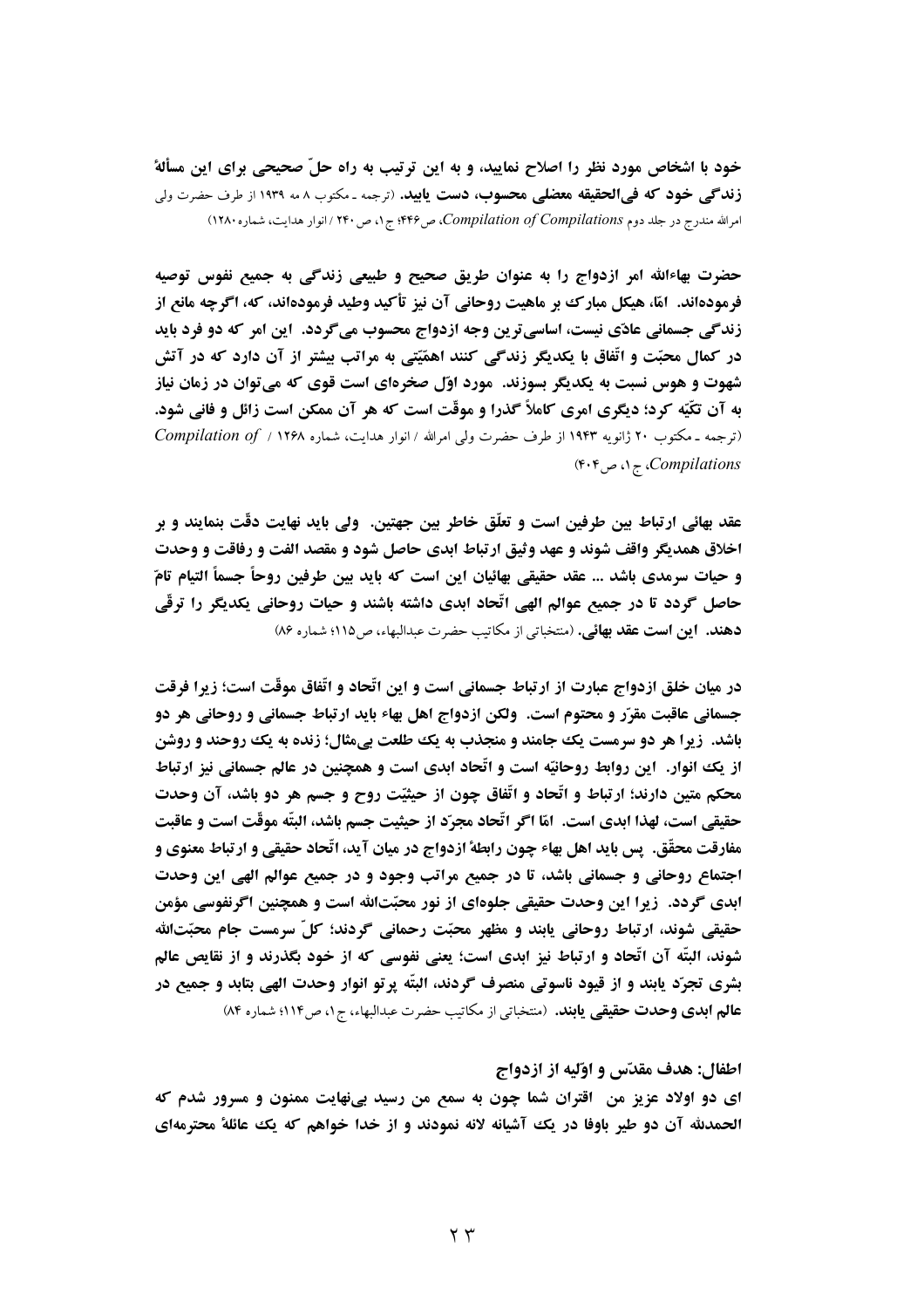تشکیل نمایند؛ زیرا اهمّیّت ازدواج به جهت تشکیل یک عائلهٔ پربر کت است تا در کمال مسرّت مانند شمعها عالم انسان را روشن نمایند. زیرا روشنائی این عالم به وجود انسان است. اگر در این جهان انسان نبود، مانند شجر پی ثمر بود. حال امیدوارم که آن دو نفس مانند یک شجر گردند و از رشحات ابر عنايت طراوت و لطافت حاصل نمايند و پرشكوفه و ثمر گردند تا الىالأبد اين سلاله باقي **و بو قوار مانَد.** (منتخباتی از مکاتیب حضرت عبدالبهاء، ص١١٧ / شماره M)

تعالیم بهائی، با در نظر گرفتن زندگی زناشویی به عنوان طریق عادّی و طبیعی موجودیت برای هر انسان برخوردار از سلامت عقل و جسم، و از لحاظ اجتماعی آگاه و مسئول، نه تنها آن را تشویق و تحریض مے،نماید، بلکه ازدواج را تا حدّ مؤسّسهای الهی ارتقاء میبخشد، چه که هدف اصلی و مقدَّس آن استمرار بخشیدن به نوع بشر ـ گل سرسبد کلّ آفرینش ـ و ارتقاء آن به مقام و موقف حقیقی اش است که خداوند برای آن مقدّر فرموده است. (ترجمه ـ مکتوب ۱۵ آوریل ۱۹۳۹ از طرف حضرت ولی امرالله؛ انوار هدایت شماره ۹۵۰ و ۴۷۹/ Compilation of Compilations، ج۲، ص۴۴۶؛ ج۱، ص۴۷۹)

#### الفت، انس، رفاقت، غمخواري

اي دو مؤمن بالله خداوند يي،مانند زن و مرد را آفريده كه با يكديگر در نهايت الفت آميزش نمايند و زندگانی کنند و حکم یک جان داشته باشند؛ زن و مرد دو رفیق و انیس هستند که باید در غم یکدیگر شریک باشند. چون چنین باشند، در نهایت خوشی و شادمانی و آسایش دل و جان در این جهان زندگانی کنند و در ملکوت آسمانی مظهر الطاف الهی گردند والاّ در غایت تلخی عمر به سر بَرند و هر دم آرزوی مردن نمایند و در جهان آسمانی نیز شرمسار باشند. پس بکوشید که با یکدیگر مانند دو کبوتر در آشیان، آمیزش دل و جان نمایید. آین است خوشبختی دو جهان. (منتخباتی از مكاتيب حضرت عبدالبهاء، ج ١، ص ١١٩)

عقد بهائی ارتباط بین طرفین است و تعلُّق خاطر بین جهتین. ۖ ولی باید نهایت دقَّت بنمایند و بر اخلاق همدیگر واقف شوند و عهد وثیق ارتباط ابدی حاصل شود و مقصد الفت و رفاقت و وحدت و حیات سومدی باشد ... (منتخباتی از مکاتیب حضرت عبدالبهاء، ص ١١٥؛ شماره ٨۶)

این صرفاً اتّفاقی نیست که روی میدهد. برای آن که ازدواج ملجأ و ملاذی برای حصول رضایت خاطر گردد، باید معاضدت و همکاری بین شرکای زندگی حاصل شود، و خانوادههای آنها نیز هساعدت نمایند... ترجمه ـ مكتوب ۲۴ ژوئن Compilation of Compilations : ۹۷۹. ج ۲، ص ۳۸۳)

#### مهر به

لايحقَّق الصَّهار الاَّ بالأمهار قد قدَّر للمدن تسعة عشر مثقالاً من الذَّهب الابريز و للقرى من الفضَّة و مَن أراد الزّيادة حرّم عليه أن يتجاوزَ عن خمسة و تسعين مثقالاً كذلك كان الأمر بالعزّ مسطوراً و الّذي اقتنع بالدَّرجة الاولى خيرٌ له في الكتاب انَّه يُغني مَن يشاء بأسباب السَّموات و الأرض وكان الله على كلّ شيء قديو أ. (كتاب اقدس، بند 69)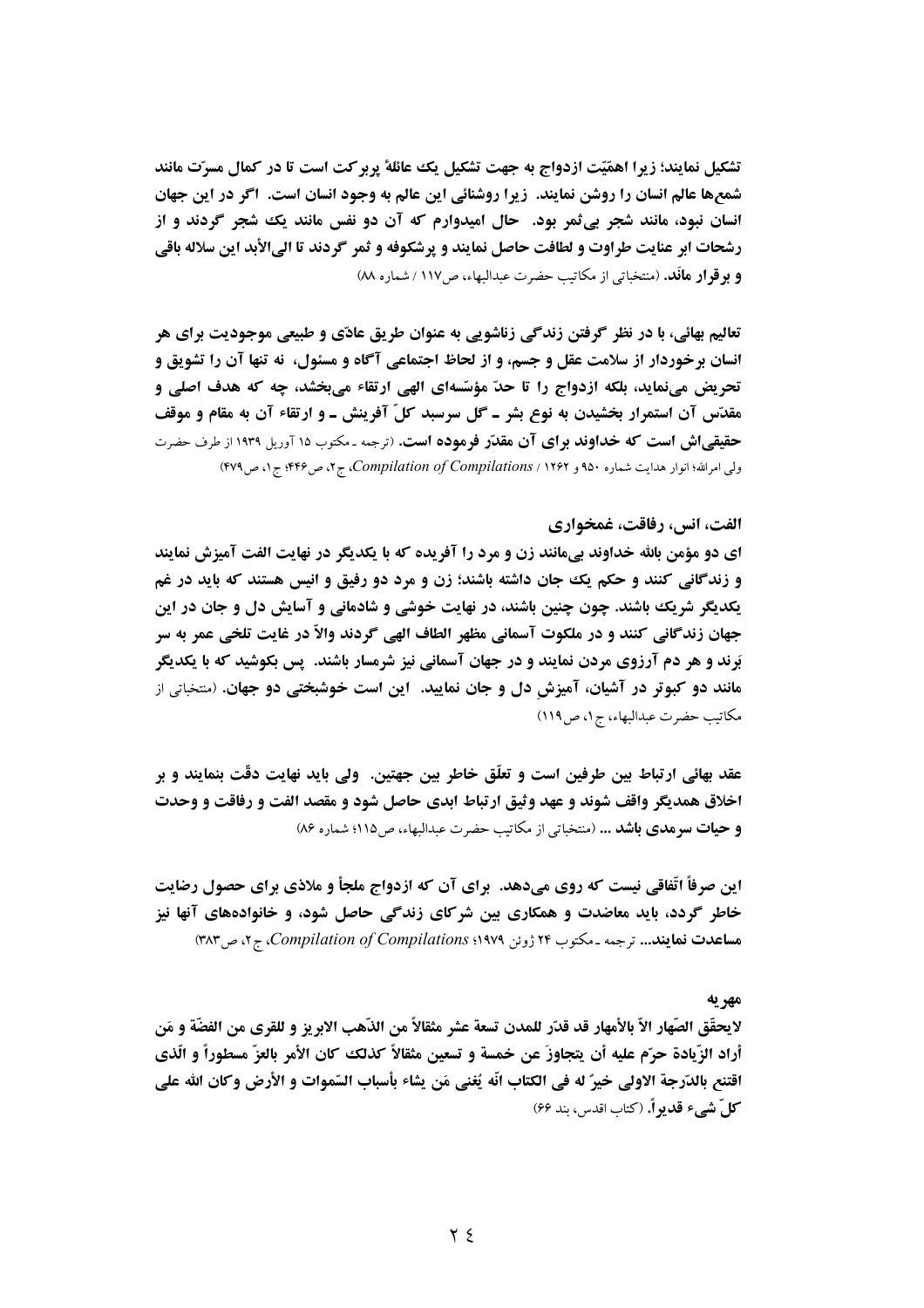٩٣ - لايحقَّق الصَّهار الاَّ بالأمهار (بند 66) موارد عمدة مربوط به يرداخت مهريه در جزوة "تلخيص و تدوين حدود و احكام) قسمت د، ١-١٠-٣١ تا ١٠-١-٣ خلاصه شده. حكم مهريّه و جزئيات آن در کتاب مبارک بیان نازل شده است. مهریّه باید از طرف داماد به عروس پرداخت گردد. میزان آن برای اهل مُدُن نوزده مثقال طلای خالص و برای اهل قُری نوزده مثقال نقره است (یادداشت شماره ۹۴). حضرت بهاءالله میفرمایند که اگر در هنگام عقد داماد قادر نباشد که مهریّه را تماماً به عروس ادا كند، مأذون است قبض مجلس رد نمايد (سؤال و جواب، فقره 39).

با ظهور جمال مبارك بسياري از عقايد و آداب و رسوم متداوله من جمله مسئلة مهريّه تغيير يافته و معانی جدیدی به خود گرفته است. پرداخت مهریّه از عادات کهنه در بین بسیاری از جوامع و فرهنگها است که به اطوار مختلفه اجرا می شود. در بعضی از ممالک مهریّه از طرف پدر و مادر عروس به داماد پرداخت میگردد، در بعضی از ممالک دیگر مهریّه را داماد به پدر و مادر عروس مي پردازد، كه آن را "شيربها" مي گويند. در هر دو حال مبلغ پرداختي معمولاً معتنابه است. حكم جمال قدم این رسوم متنوّعه را از میان برداشته و مهریّه را به عنوان رمزی یعنی هدیهای با ارزش محدود و معیّن مقرّر فرموده که از طرف داماد به عروس تسلیم میگردد. (کتاب اقدس، ص۱۷۰)

# تسلیم شدن به ارادهٔ الهی هر يك از طرفين از صميم دل و از بن جان تسليم ارادهٔ الهي ميگردد و اين نشانهاي مطلوب دالٌ بر موفَّقیت ازدواج است. حضرت بهاءالله میفرمایند هر یک از طرفین باید با گفتن عبارتی این تسلیم و رضا را اعلام نماید. داماد میگوید، "آ**نا کلٌ لله راضون**" و عروس می گو ید، **"اَنّا کلُّ لله راضیات.**" (رساله سؤال و جواب، شماره ۳ / کتاب اقدس، صفحه ۴۲)

### تنوّع و گوناگوني

حضرت عبدالبهاء میفرمایند: "در اقتران هر چه دورتر موافقتر؛ زیرا بُعد نسبت و خویشی بین زوج و زوجه مدار صحّت بنيهٔ بشر و اسباب الفت بين نوع انساني است." (كتاب اقدس، ص١٩٤)

## ازدواج رابطهاي مقدّس است

نگرش بهائی این است ازدواج رابطهای بسیار جدّی و مقدّس و طلاق آخرین راه حلّ است که اگر **از لحاظ انسانی میسّر باشد باید از آن اجتناب نمود**. (ترجمه ـ مکتوب ١٠ اوت ١٩۴۵ از طرف حضرت ولی امرالله / Compilation of Compilations، ج ۲، ص ۴۴۹)

از آنجا که حضرت بهاءالله (با آن که طلاق را مجاز میدانند، امّا) با طلاق بسیار مخالف بودند، و آزدواج را مسئولیتی بسیار مقدّس میدانستند، احبّاء باید آنچه در قوّه دارند به کار ببرند تا عقد ازدواجی را که بستهاند محفوظ و مصون دارند و آن را به اتّحادی نمونه که شریفترین انگیزهها بر **آن حاکم است، تبدیل کنند.** (ترجمه ـ مکتوب ۱۹ اکتبر ۱۹۴۷ از طرف حضرت ولی امرالله / همان مأخذ)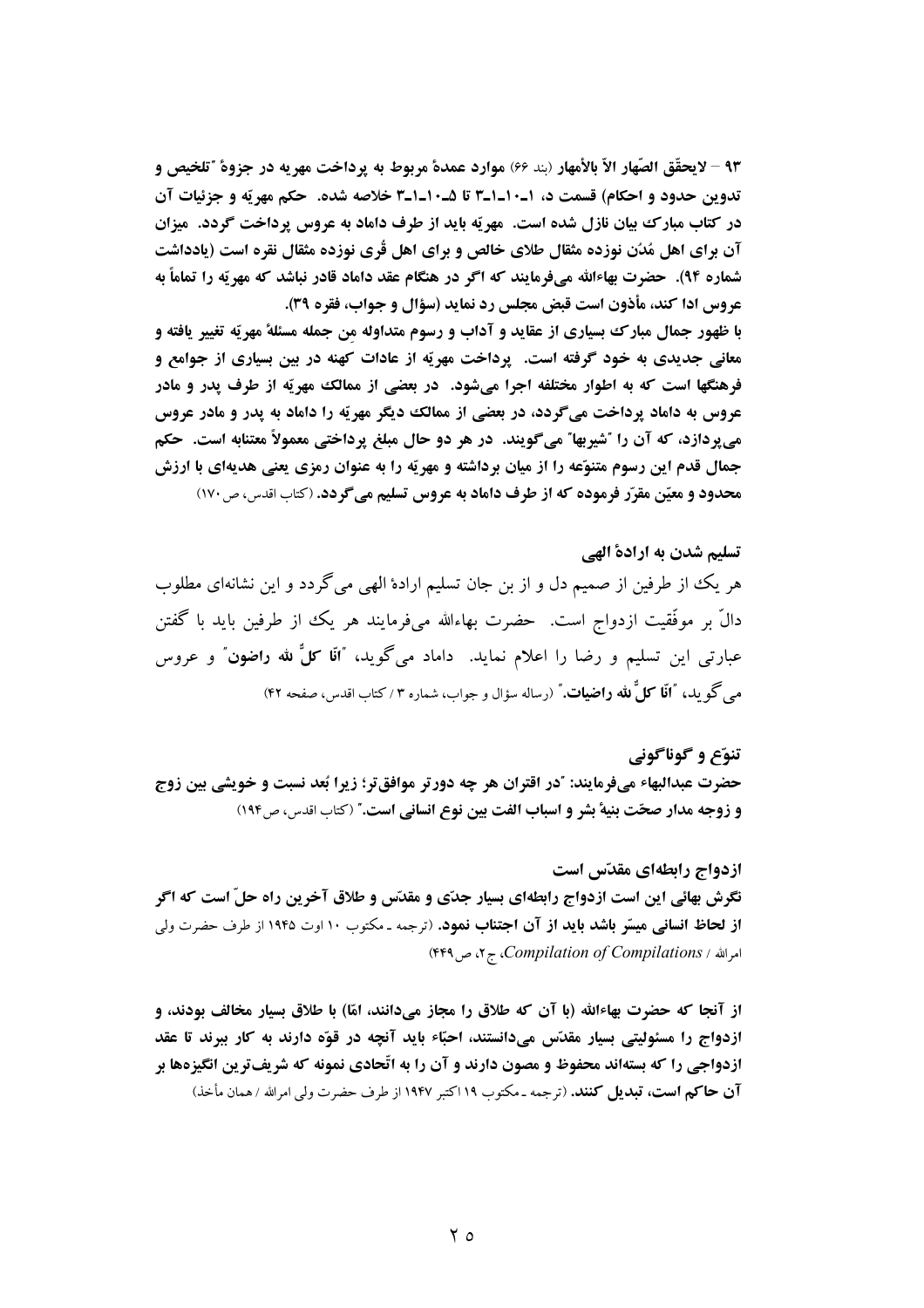حضرت ولي امرالله مدّتي مديد است بر اين عقيدهاند كه احبّاي آمريكايي، در بعضي موارد، منطبق با آرمان ازدواج که حضرت بهاءالله مقرّر فرمودهاند، زندگی نمی کنند. آنها مستعدّ آنند که نگرش خودخواهانه و سهلانگارانهٔ فعلی مردم نسبت به پیوند ازدواج در آنها تأثیر گذارد. در نتیجه وقتی هیکل مبارک مشاهده می کنند شما در کمال موفّقیت منطبق با موازین امری زندگی می کنید، نهایت سعی خود را در این راه به کار میبرید و این پیوند مقدّسی را که با همسرتان دارید حفظ می کند، فیالحقیقه بسیار مسرور میشوند. هیکل مبارک امیدوارند شما در موقفی باشید که برای دیگران الگو و سرمشق شوید. زیرا طریقی که بعضی از احبّاء، به نام خدمت به امر مبارک، خود را از قید شوهرانشان رها می کنند، یا به همسر جدیدی روی میآورند، ابدأ مورد تأیید هیکل اطهر فیست. (ترجمه ـ مکتوب ۲ آوریل ۱۹۵۰ از طرف حضرت ولی امرالله / همان مأخذ، ج ۱، ص۴۰۷)

با توجّه به این واقعیت که شوهر شما واقعاً مایل نیست از شما جدا شود، بلکه بالعکس مشتاق است که زندگی مشترک با شما را حفظ نماید، حضرت ولی امرالله معتقدند که شما، به عنوان فردی بهائی، حق ندارید به علّت میل به خدمت به امر مبارک این زندگی را نابود کنید.

ازدواج مؤسَّسهای بسیار مقدَّس است. حضرت بهاءالله فرمودهاند که هدف از آن ترویج وحدت است. اگر یاران به خاطر امر الهی از این مؤسّسه غفلت کنند، امر مبارک را در انظار عموم خفیف میسازند. ً در این ایّام اهل عالم در ورطهٔ سوء اخلاق بسیار منهمک هستند، و با تساهل و تسامح با مؤسَّسةُ ازدواج برخورد مينمايند؛ و ما بهائيان برعكس اهل عالم سعى داريم موازين عالى اخلاقى **ایجاد کنیم و تقدّس ازدواج را به موقف اصلی خود برگردانیم.** 

اگر همسر شما به شما اجازه میدهد تا حدّ معیّنی به امر تبلیغ بیردازید، و گاهی در جهت مصالح امریه به مسافرت بروید، احسن و اولی است؛ امّا او معتقد نیست که امر مبارک به چیزی تبدیل شود که **زندگی خانوادگی شما را نابود نماید.** (ترجمه ـ مکتوب ۶ ژوئن ۱۹۵۴ از طف حضرت ول<sub>ی</sub> امرالله / Compilation of Compilations، ج ۲، ص ۴۰۹)

یاران باید اکیداً از طلاق اجتناب نمایند، و تنها در موارد بسیار نادر و مبرم به آن متوسّل شوند. اجتماع امروز نسبت به ماهیت مقدّس ازدواج اهمال کار و بی توجّه است، و احبّاء باید با این روَند با جدّتيت مبارزه كنند. (ترجمه ـ مكتوب ۵ ژانويه ۱۹۴۸ از طرف حضرت ولي امرالله / همان مأخذ، ص ۴۵۰)

بهائیان باید از تقدّس ازدواج آگاهی عمیق داشته باشند و باید سعی کنند ازدواجهای خود را به پيوند ابدي اتّحاد و اتّفاق تبديل نمايند. اين امر مستلزم تلاش و فداكاري و حكمت و كفّ نفس است. ً فرد باید باید امکان توسّل به طلاق را تنها در صورتی مطمح نظر قرار دهد که وضعیت غیر قابل تحمّل باشد و او نسبت به شریک زندگی خود به شدّت احساس بیزاری نماید. آین معیاری است که فرد باید مدّ نظر داشته باشد. این حکم نیست، بلکه توصیه است. هدفی است که ما باید به طوف آن حوكت كنيم. (ترجمه ـ مكتوب ٣ نوامبر ١٩٨٢ معهد اعلى / همان مأخذ، ص4۵۶)

حضرت عبدالبهاء در پاسخ به سؤالی فرمودند، "نباید اینطور باشد که طلاق بسیار آسان باشد، بلکه **ازدواج باید بسیار مشکل باشد.** (ترجمه ـ شاهراه منتخب، ص۲۱۳)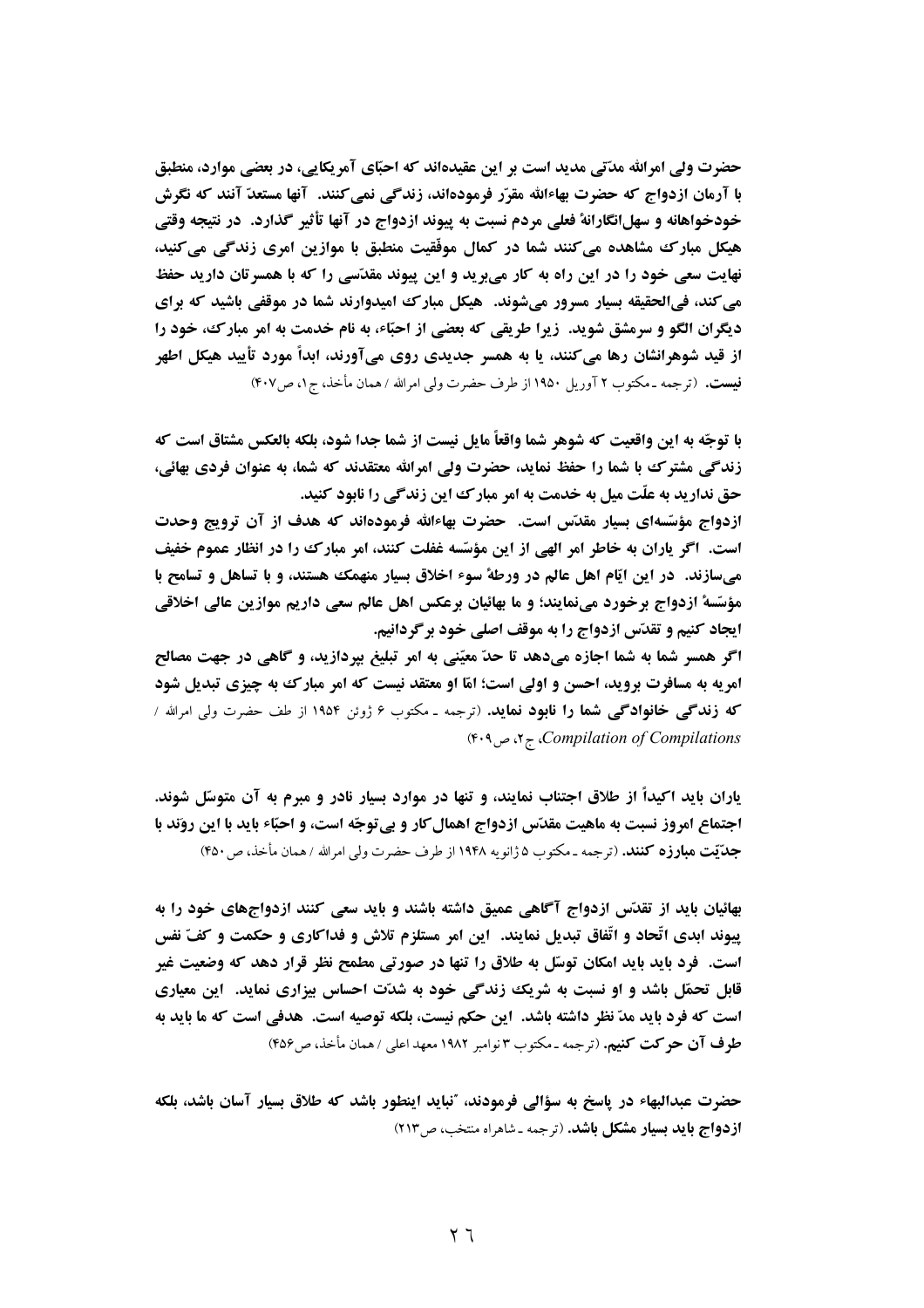نشأت گرفته از خانهٔ طلاق طلاق در چنین شرایطی دیگر فقط آنها را نگران نمی کند و بر امیال و احساسات آنها تأثیر نمیگذارد بلکه بر کلّ آیندهٔ فرزندان و نگرش آنها نسبت به ازدواج تأثیر میگذارد. (ترجمه ـ مکتوب ١٩ دسامبر ١٩۴٧ از طرف حضرت ولي امرالله / Compilation of Compilations، ج ٢، ص ۴٥٠)

# منابع و مراجع

متن ویرایش و تلخیص شدهٔ سخنرانی فوقالعاده عالی دکتر دانش در مورد "ازدواج و روابط جنسی" که در تاریخ ۱۳ آوریل در سیرینگ فیلد، ویرجینیا، ایالات متّحده، در منزل آقا و خانم آگوستو لویز کلاروس ایراد شده در http://bahai-library.org/talks/marriage.sexuality.html موجود است. مراجعه شو د.

#### ضمتمه

# یک ازدواج بهائی

نوشتهای کاملاً شرقی مربوط به اواخر ایّام اقامت حضرت عبدالبهاء در لندن، مربوط به ازدواج زوج جوان ایرانی یافت شد. زوج مزبور از هیکل مبارک خواسته بودند که در مراسم آنها شرکت کنند. عروسخانم از بغداد همراه عموی خود سفر کرده بود تا نامزدش را در اینجا بیابد و قبل از عزیمت حضرت عبدالبهاء با او ازدواج کند. پدر و پدربزرگ عروس خانم از جمله پیروان حضرت بهاءالله در زمان تبعید هیکل مبارک بودند.

ما قصد نداریم در توصیف مراسم مزبور به قلم داماد تغییری بدهیم و بنابراین آن را به همان زبان ساده و زیبای اصلی نقل می کنیم. این توصیف نشاندهندهٔ جنبهای از ازدواج است که در جای دیگر دیده نشده، و بدون آن ایدهٔ دیدار هیکل مبارک از این شهر کامل نمی شود. ما به آن حالت احترامی که اهل مشرق(مین در حین ملاقات با حضرت عبدالبهاء برای آن مرتبي بزرگ خود قائل هستند، اشاره مي کنيم. آنها هنگام ورود حضرت عبدالبهاء به داخل اطاق، بدون استثناء قیام می کنند و در حالی که سرهای خود را به نشانهٔ تعظیم خم کردهاند مے ایستند.

# ميرزا داوود مي نويسد:

صبح یکشنبه، اوّل اکتبر ۱۹۱۱ میلادی مطابق با نهم تیشی ۵۹۷۲ (سال عبری)، والاحضرت نور محلِّ خانم، و میرزا یوحنّا داوود به حضور مبارک حضرت عبدالبهاء، روحی له الفدا، مشرِّف شدند. حضرت عبدالبهاء بعد از يذيرفتن ما فرمودند، "خيلي خوش آمديد.